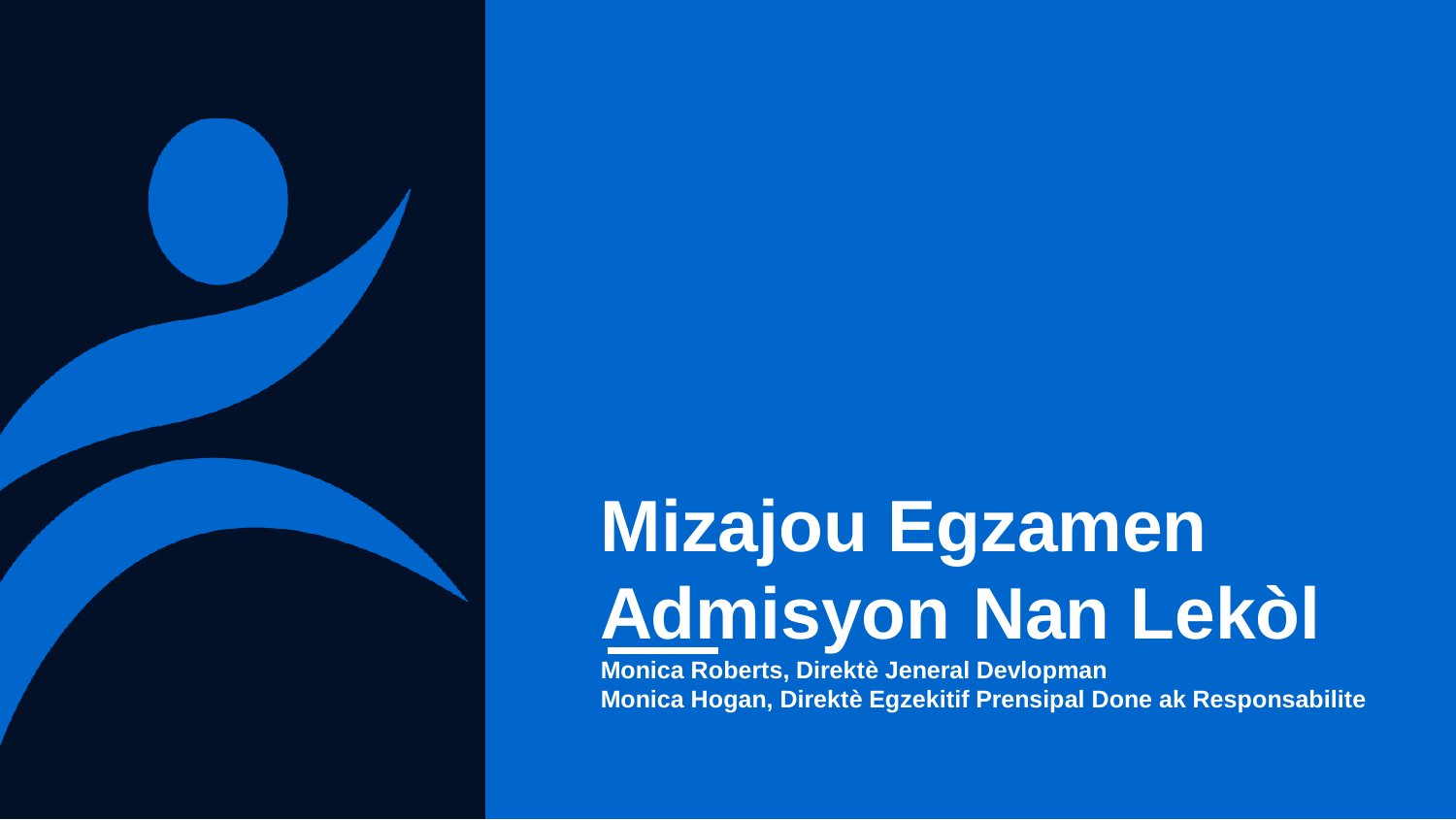## *Gwoup Istorik Kandida Ak Envitasyon pa Tip Lek***ò***l*

#### *Gwoup Kandida*

|            | <b>7yèm Ane</b> |                         |      | $9\gamma$ èm ane |                |      |                         |     |
|------------|-----------------|-------------------------|------|------------------|----------------|------|-------------------------|-----|
|            | SY18-19         | SY19-20 SY20-21 SY21-22 |      |                  | <b>SY18-19</b> |      | SY19-20 SY20-21 SY21-22 |     |
| Kantite    | 2138            | 2043                    | 2833 | 1666             | 1440           | 1238 | 1177                    | 760 |
| <b>BPS</b> | 65%             | 65%                     | 75%  | 77%              | 65%            | 65%  | 66%                     | 81% |
| Non-BPS    | 35%             | 35%                     | 25%  | 23%              | 35%            | 35%  | 34%                     | 19% |

#### *Envitasyon*

|            | <b>7vèm Ane</b> |                         |      | $9\gamma$ èm ane |                |                |                 |     |
|------------|-----------------|-------------------------|------|------------------|----------------|----------------|-----------------|-----|
|            | <b>SY18-19</b>  | SY19-20 SY20-21 SY21-22 |      |                  | <b>SY18-19</b> | <b>SY19-20</b> | SY20-21 SY21-22 |     |
| Kantite    | 1077            | 1077                    | 1025 | 974              | 453            | 454            | 408             | 340 |
| <b>BPS</b> | 57%             | 61%                     | 67%  | 74%              | 58%            | 59%            | 60%             | 77% |
| $Non-BPS$  | 43%             | 39%                     | 33%  | 26%              | 42%            | 41%            | 40%             | 23% |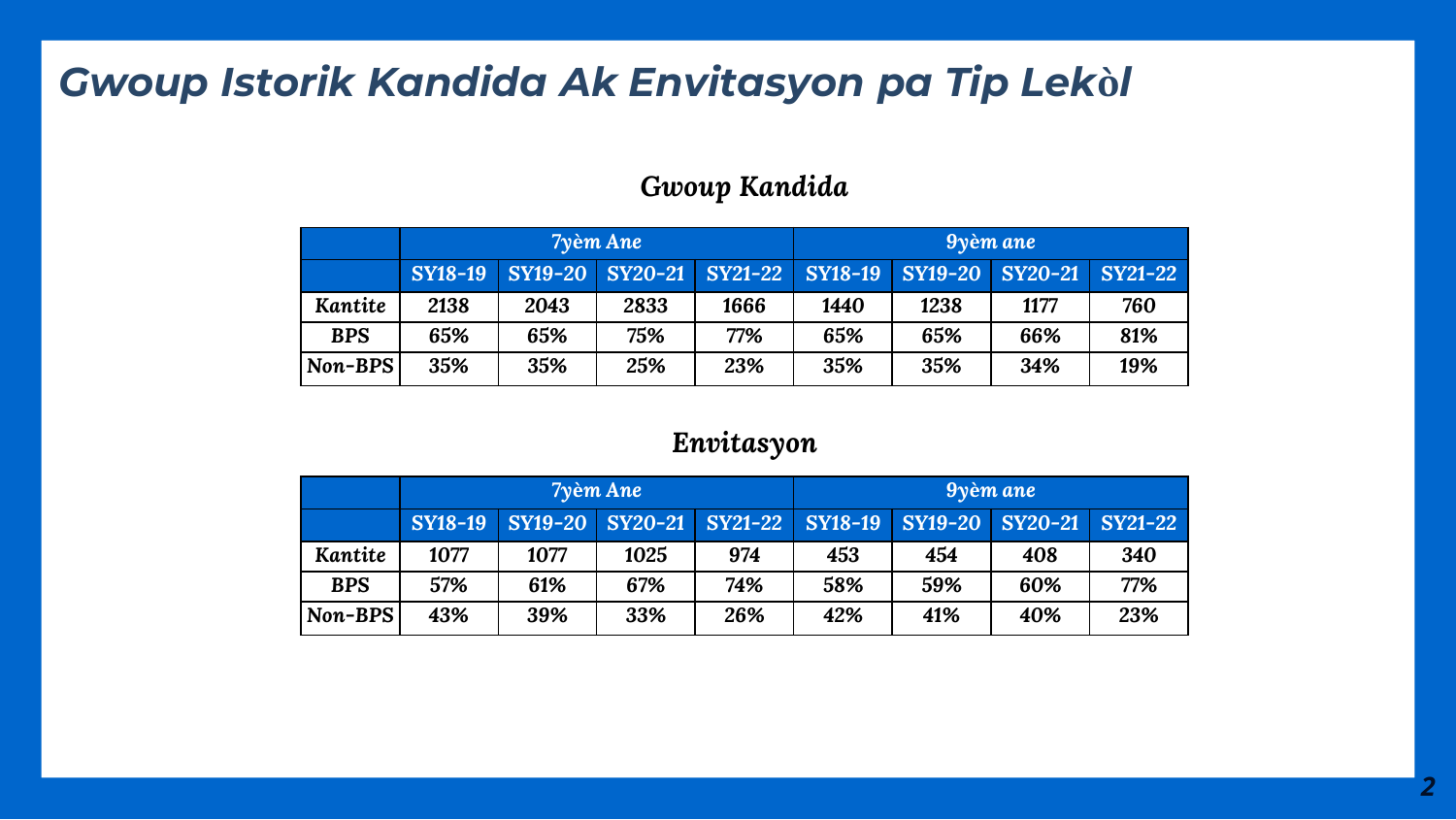Envitasyon pa Lekòl Egzamen

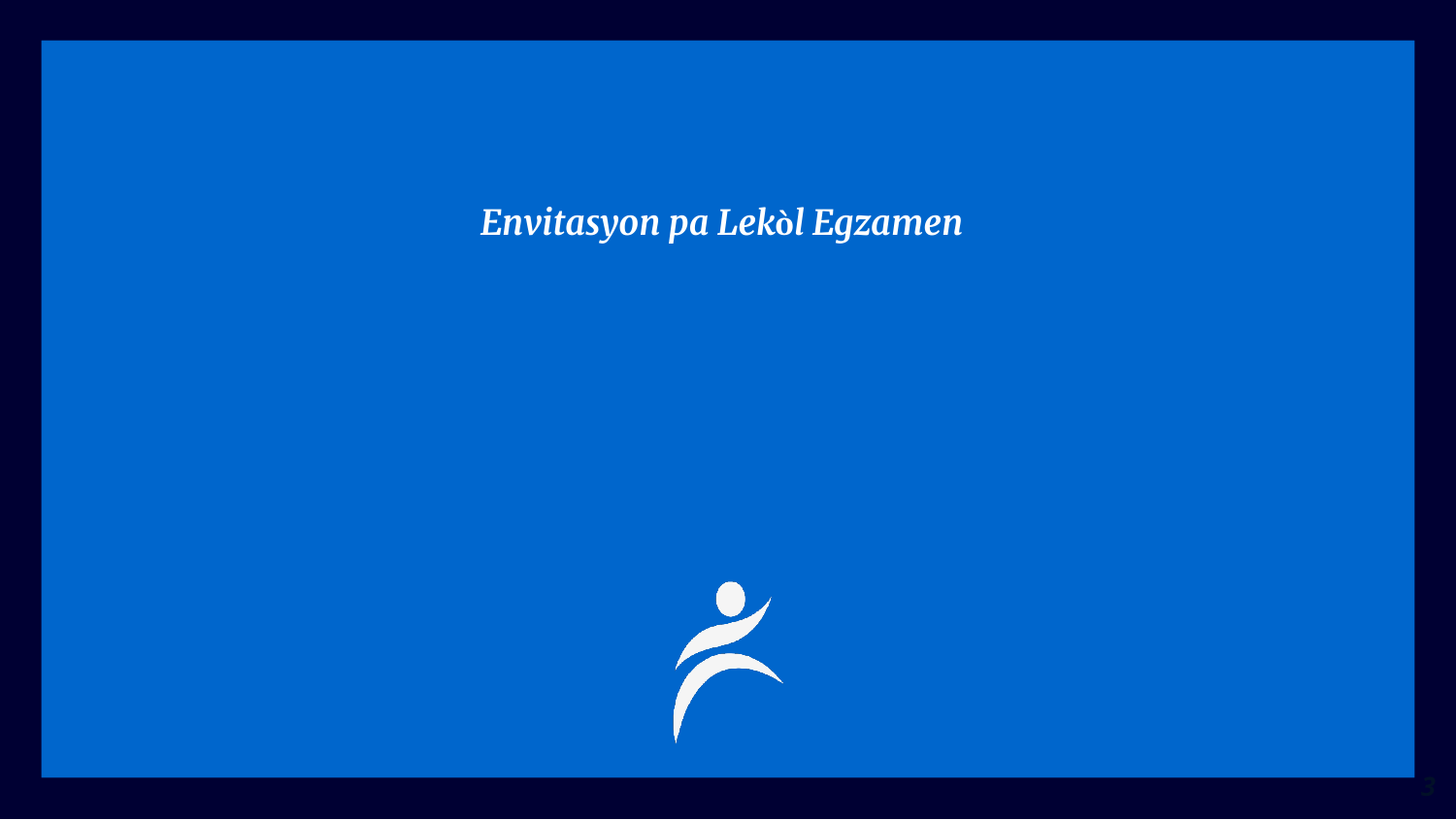# Envitasyon 7èm Ane pa Lekòl ak Lekòl Ki Voye yo



4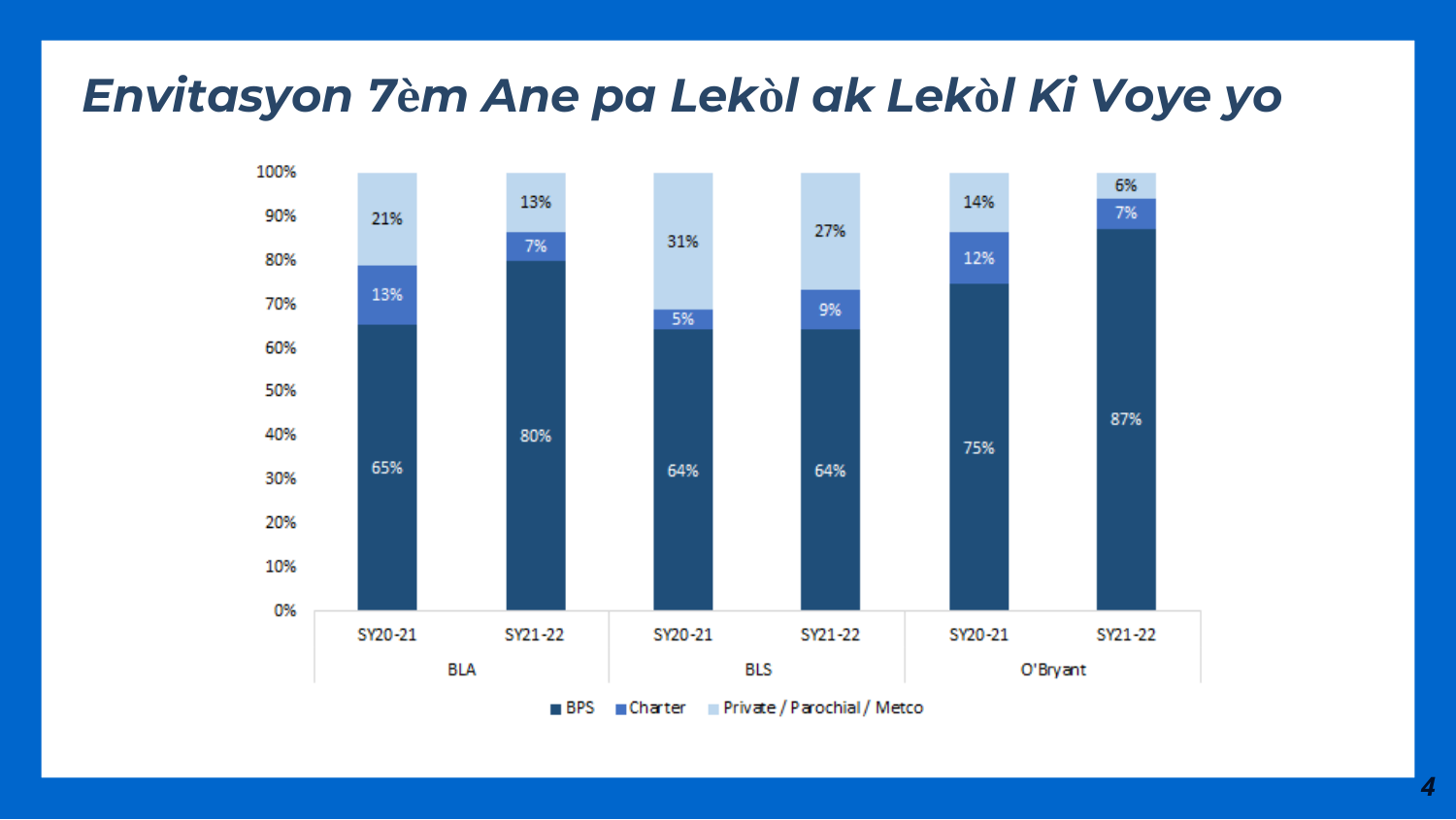# Envitasyon 9èm Ane pa Lekòl ak Lekòl Ki Voye yo



5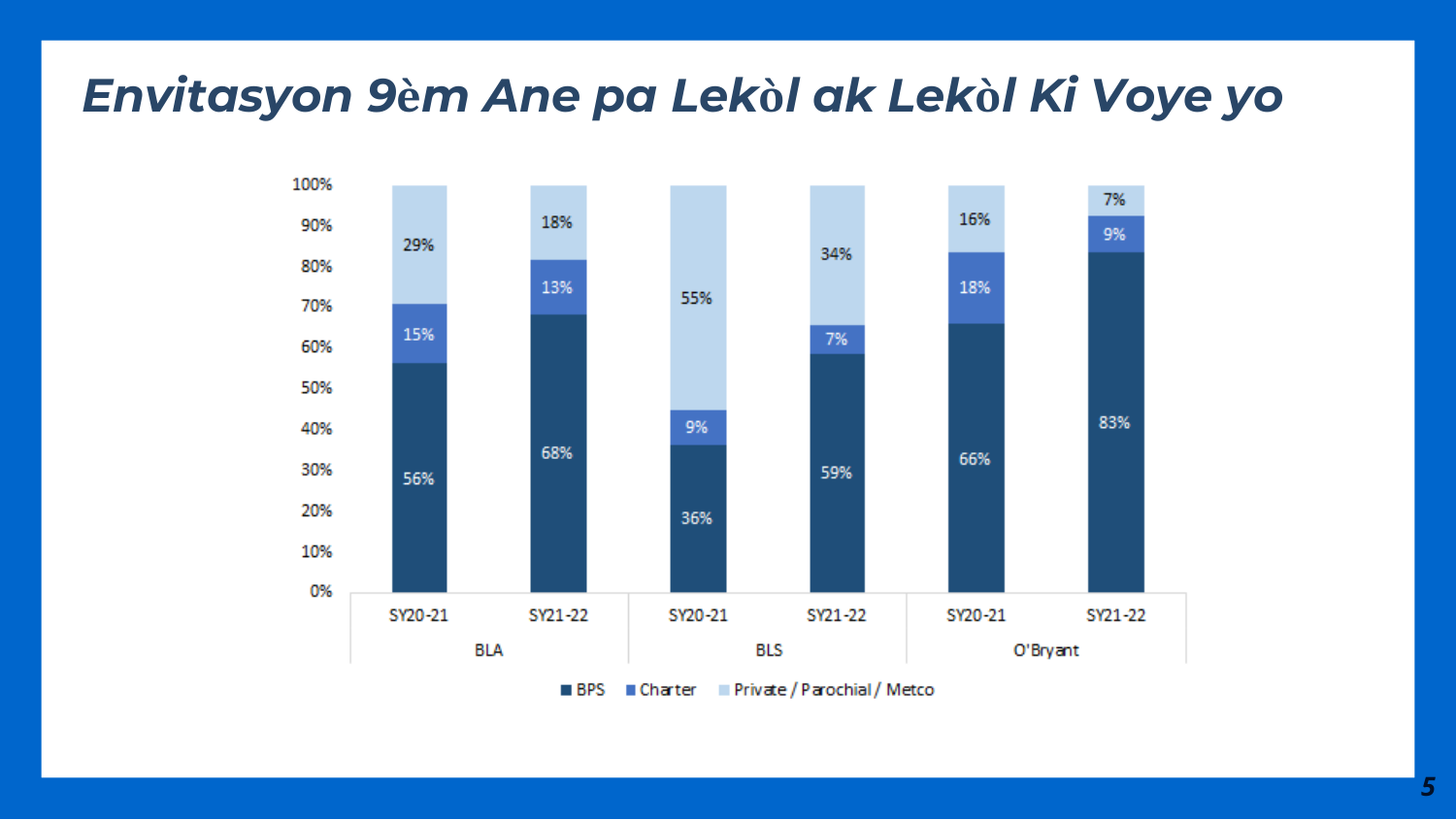# Envitasyon 7èm Ane pa Lekòl ak Ras

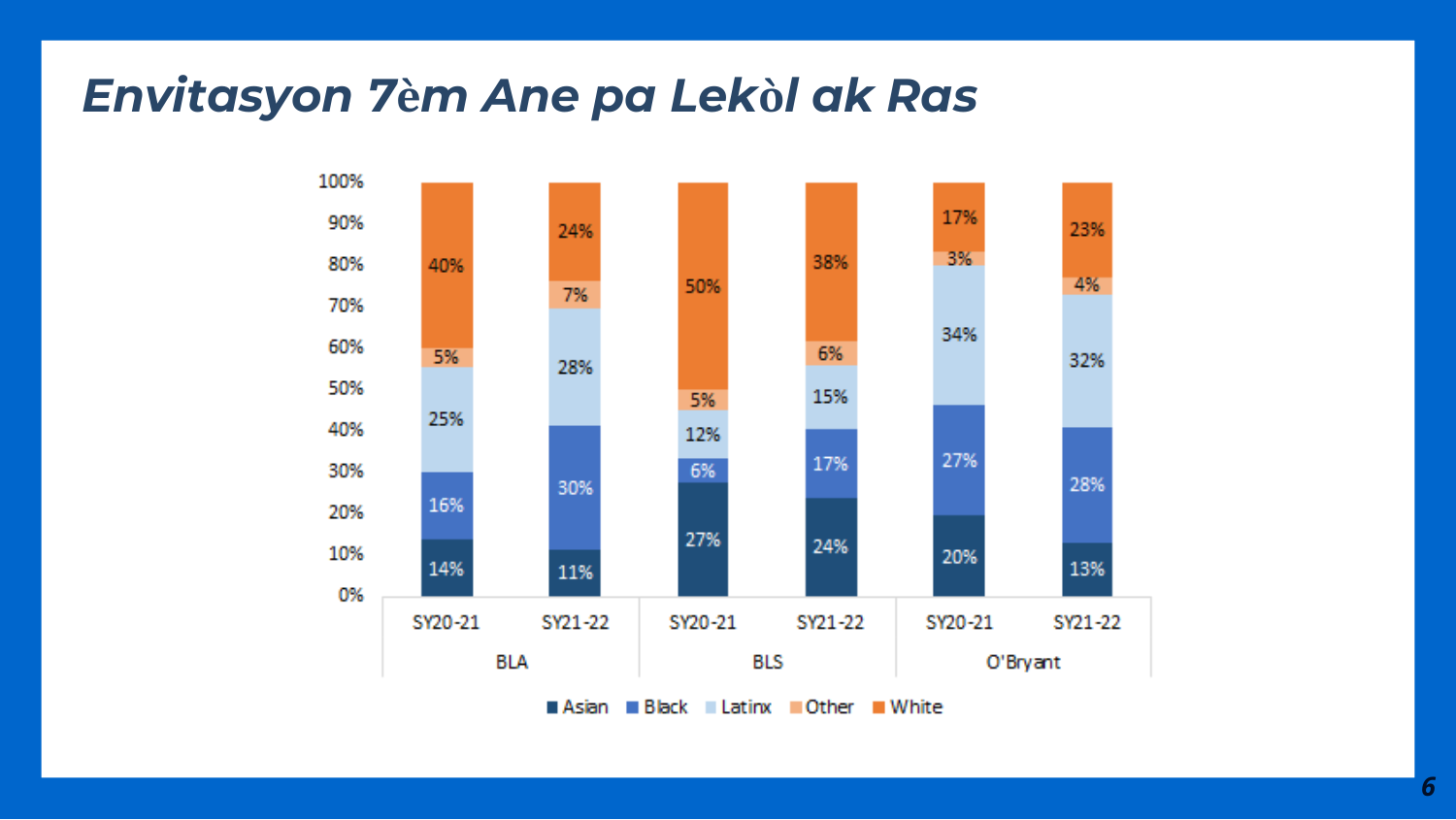## Envitasyon 9èm Ane pa Lekòl ak Ras



7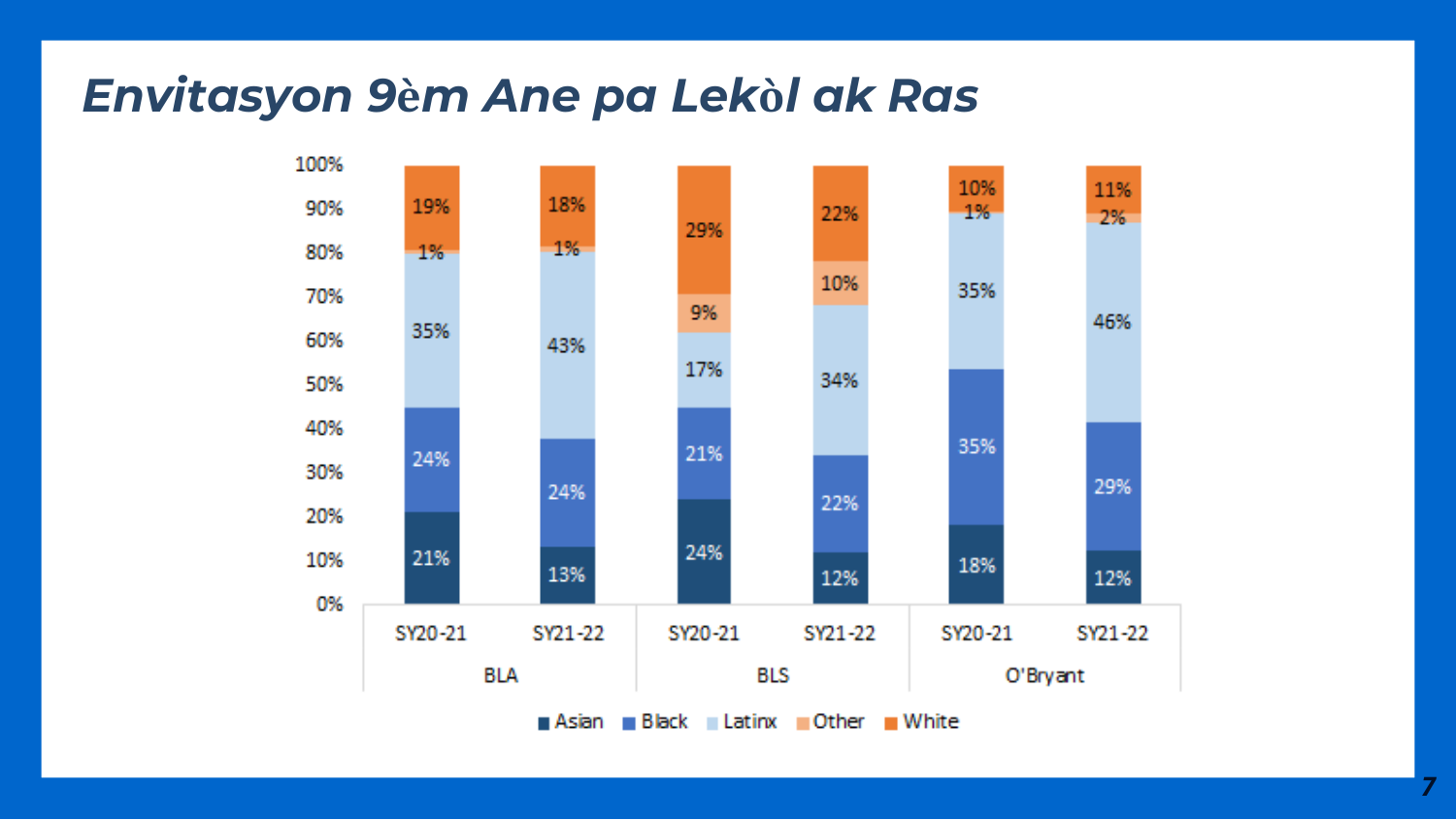#### *Envitasyon pou 20% ak 80% Pati*

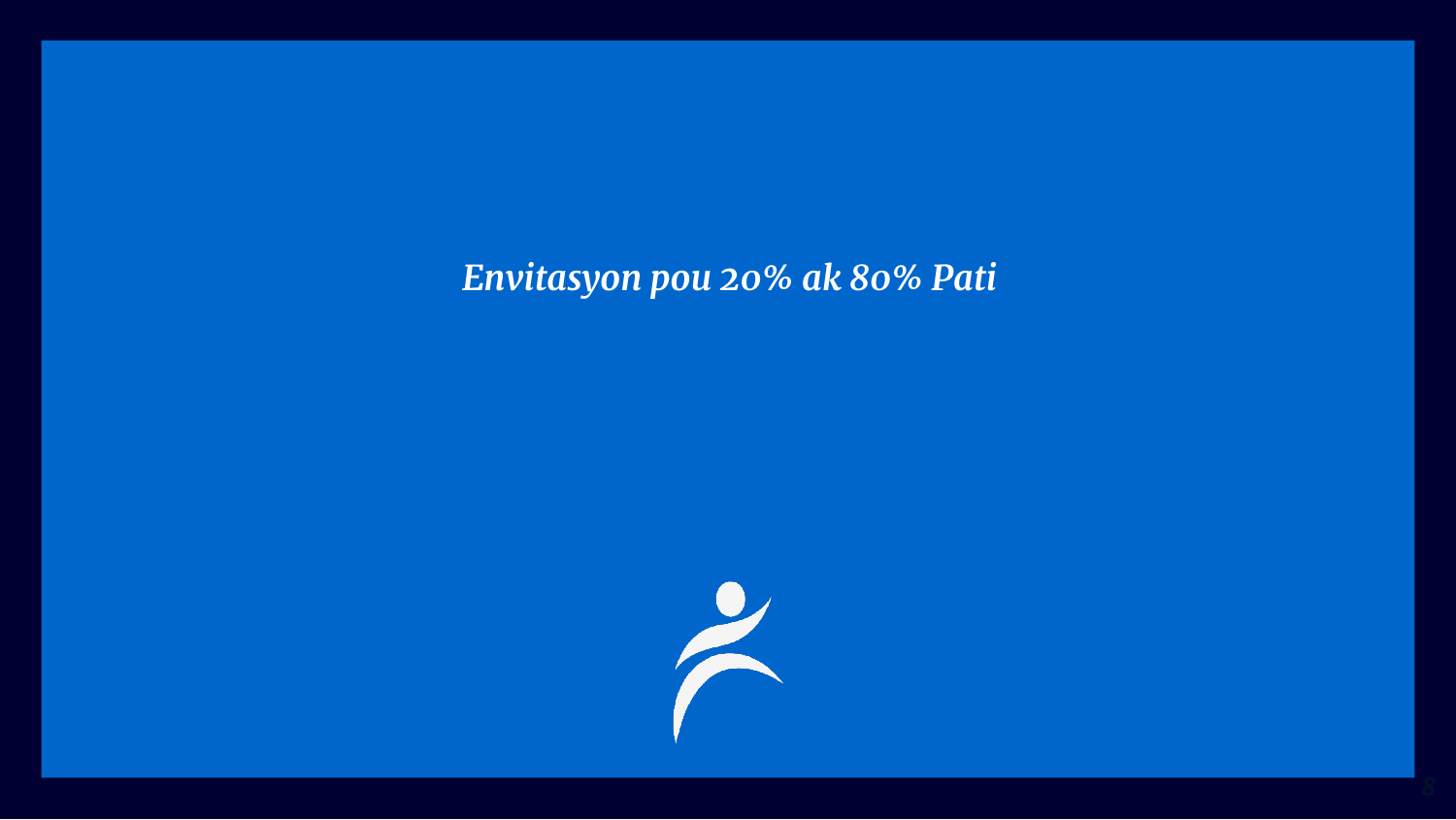# *Distribisyon Envitasyon nan 20% ak 80% pa Tip Lek***ò***l ki Voye yo*



*9*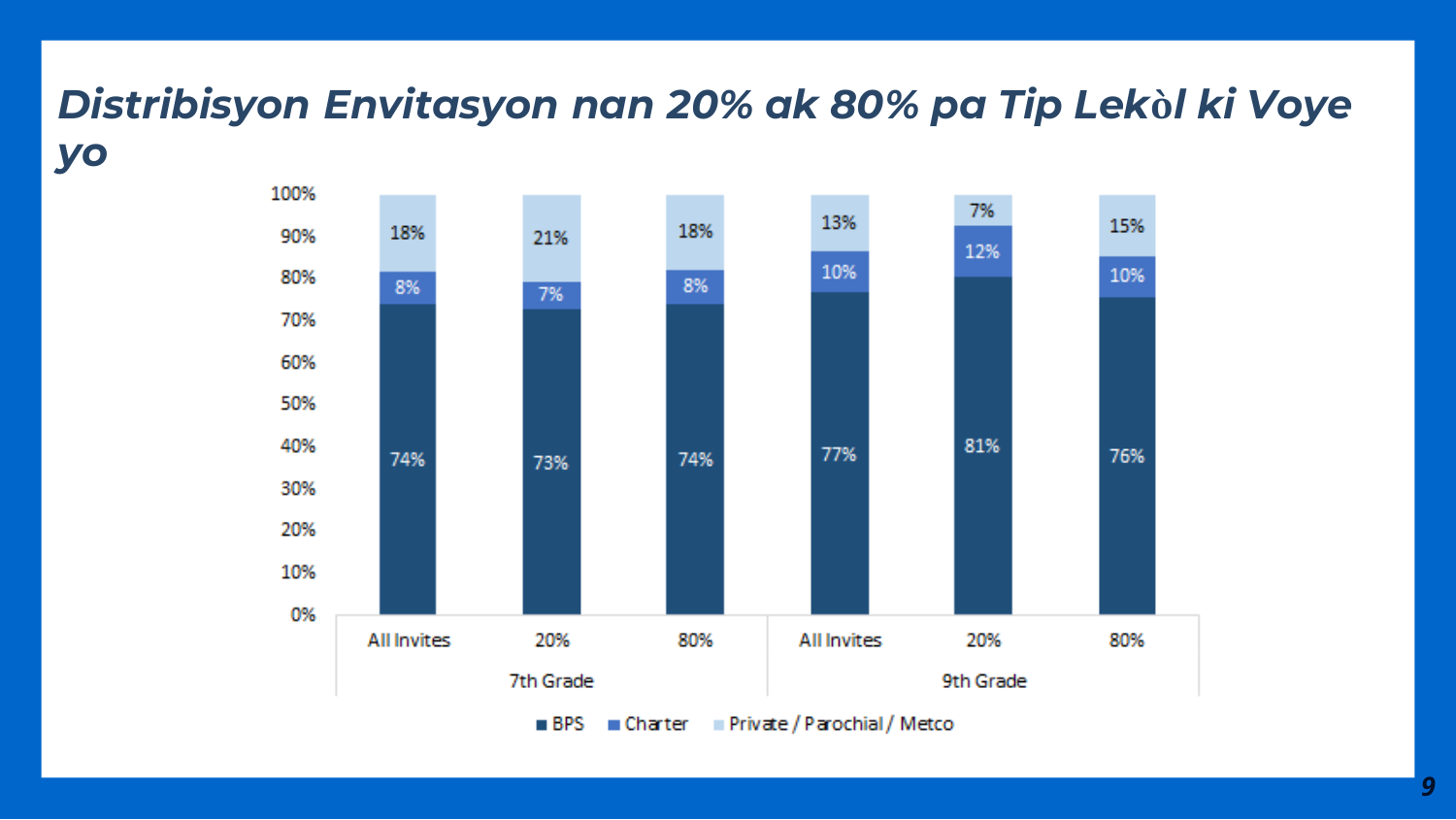# *Distribisyon Envitasyon nan 20% ak 80% pa Ras*

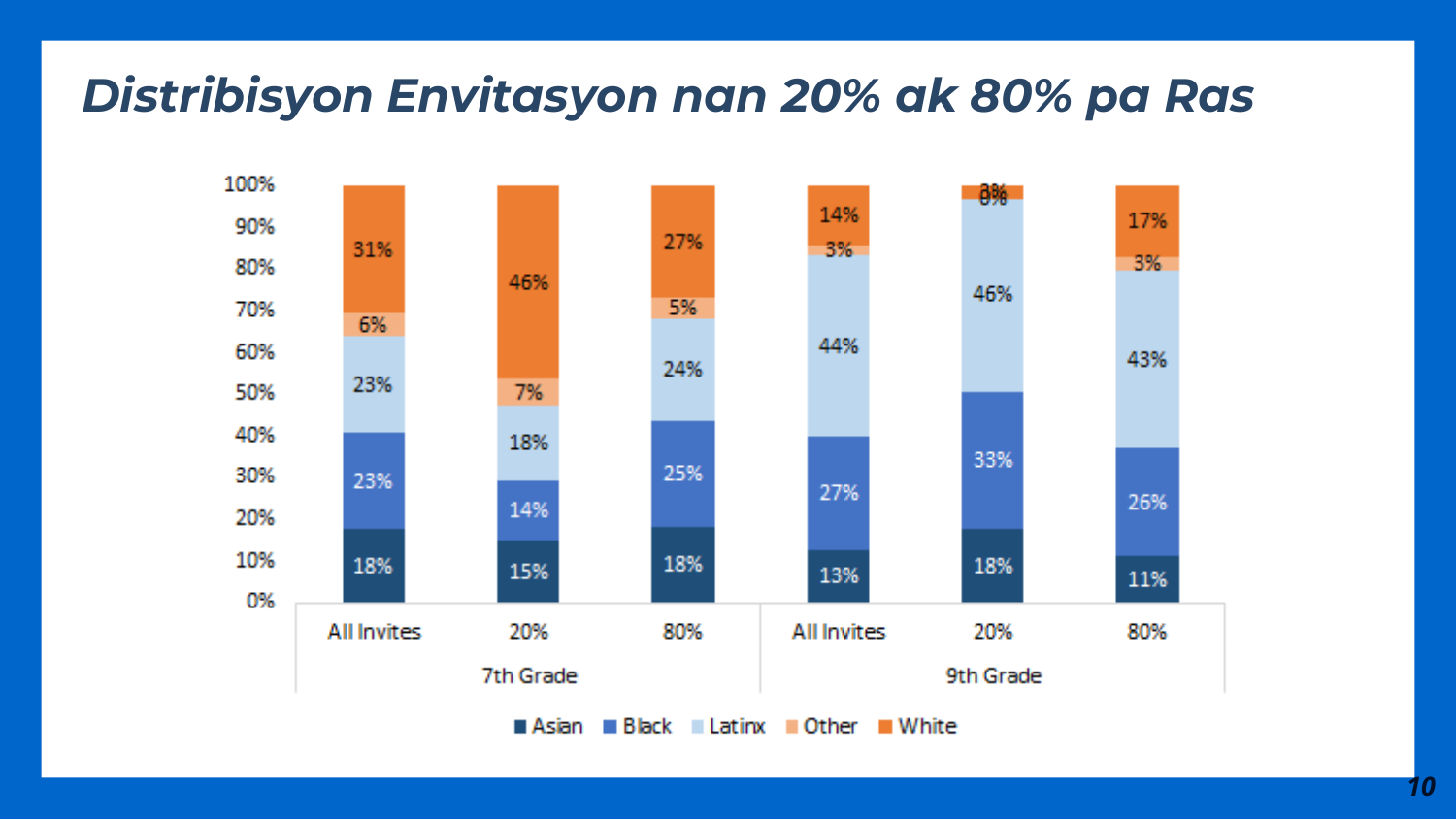# *Distribisyon Envitasyon* **è***m Ane nan 20% ak 80% pa K***ò***d Postal*

*NB: K òd postal ki mansyone a endike k òd postal ki te itilize a fè pati pwosesis envitasyon nan egzamen lek òl la. K òd Postal 9999 rez ève pou el èv ki nan sitiyasyon sanzabri oubyen nan detansyon DCF.*

| <b>Kòd Postal</b> | Katye                   | Tout Envite yo          |                  | 20%                     |           | 80%              |                  |
|-------------------|-------------------------|-------------------------|------------------|-------------------------|-----------|------------------|------------------|
|                   |                         | <b>Kantite</b>          | Pousantaj        | Kantite                 | Pousantaj | Kantite          | Pousantaj        |
| 2108              | <b>Beacon Hill</b>      | 6                       | 1%               | 3                       | 2%        | 3                | 0%               |
| 2109              | Downtown                | $\overline{c}$          | 0%               | $\mathbf{1}$            | 1%        | $\mathbf{1}$     | 0%               |
| 2110              | Downtown                | $\mathbf{1}$            | 0%               | $\bf{0}$                | 0%        | $\mathbf{1}$     | 0%               |
| 2111              | Chinatown               | 7                       | 1%               | $\mathbf{1}$            | 1%        | 6                | 1%               |
| 2113              | North End               | $\overline{2}$          | $\overline{0\%}$ | $\overline{0}$          | 0%        | $\overline{2}$   | $\overline{0\%}$ |
| 2114              | Beacon Hill / West End  | $\overline{7}$          | 1%               | $\overline{2}$          | 1%        | $\overline{5}$   | 1%               |
| 2115              | Longwood/Fenway         | 10                      | 1%               | 0                       | 0%        | 10               | 1%               |
| 2116              | <b>Back Bay</b>         | 13                      | 1%               | 3                       | 2%        | 10               | 1%               |
| 2118              | South End               | $\overline{27}$         | 3%               | $\overline{\mathbf{3}}$ | 2%        | $\overline{24}$  | 3%               |
| 2119              | Roxbury                 | 50                      | 5%               | $\overline{5}$          | 3%        | 45               | 6%               |
| 2120              | Roxbury                 | 11                      | 1%               | 0                       | 0%        | 11               | 1%               |
| 2121              | Dorchester              | 67                      | 7%               | 7                       | 4%        | 60               | 8%               |
| 2122              | Dorchester              | 48                      | 5%               | 14                      | 7%        | 34               | 4%               |
| 2124              | Dorchester              | 109                     | 11%              | 17                      | 9%        | 92               | 12%              |
| 2125              | Dorchester              | 59                      | 6%               | 13                      | 7%        | 46               | 6%               |
| 2126              | Mattapan                | 51                      | 5%               | 8                       | 4%        | $\overline{43}$  | 6%               |
| 2127              | <b>South Boston</b>     | $\overline{35}$         | 4%               | $\overline{\mathbf{4}}$ | 2%        | $\overline{31}$  | 4%               |
| 2128              | <b>East Boston</b>      | 75                      | 8%               | 9                       | 5%        | 66               | 8%               |
| 2129              | Charlestown             | $\overline{35}$         | 4%               | 13                      | 7%        | 22               | 3%               |
| 2130              | Jamaica Plain           | 54                      | 6%               | $\overline{16}$         | 8%        | 38               | 5%               |
| 2131              | Roslindale              | 67                      | 7%               | 19                      | 10%       | 48               | 6%               |
| 2132              | West Roxbury            | 69                      | 7%               | 33                      | 17%       | 36               | 5%               |
| 2134              | Allston                 | 11                      | 1%               | $\overline{2}$          | 1%        | 9                | 1%               |
| 2135              | <b>Brighton</b>         | 29                      | 3%               | $\mathbf{1}$            | 1%        | 28               | 4%               |
| 2136              | Hyde Park               | 67                      | 7%               | 9                       | 5%        | 58               | 7%               |
| 2163              | Allston                 | $\mathbf{1}$            | 0%               | 0                       | 0%        | $\mathbf{1}$     | 0%               |
| 2199              | <b>Back Bay</b>         | $\bf{0}$                | 0%               | 0                       | 0%        | $\bf{0}$         | 0%               |
| 2210              | South Boston Waterfront | $\overline{2}$          | 0%               | $\mathbf{1}$            | 1%        | $\mathbf{1}$     | 0%               |
| 2215              | Fenway/Kenmore          | $\boldsymbol{2}$        | 0%               | $\bf{0}$                | 0%        | $\boldsymbol{2}$ | 0%               |
| 2467              | Chestnut Hill           | $\overline{\mathbf{4}}$ | 0%               | 2                       | 1%        | $\boldsymbol{2}$ | 0%               |
| 9999              | Sanzabri/DCF            | 53                      | 5%               | 9                       | 5%        | 44               | 6%               |
| <b>Total</b>      |                         | 974                     | 100%             | 195                     | 100%      | 779              | 100%             |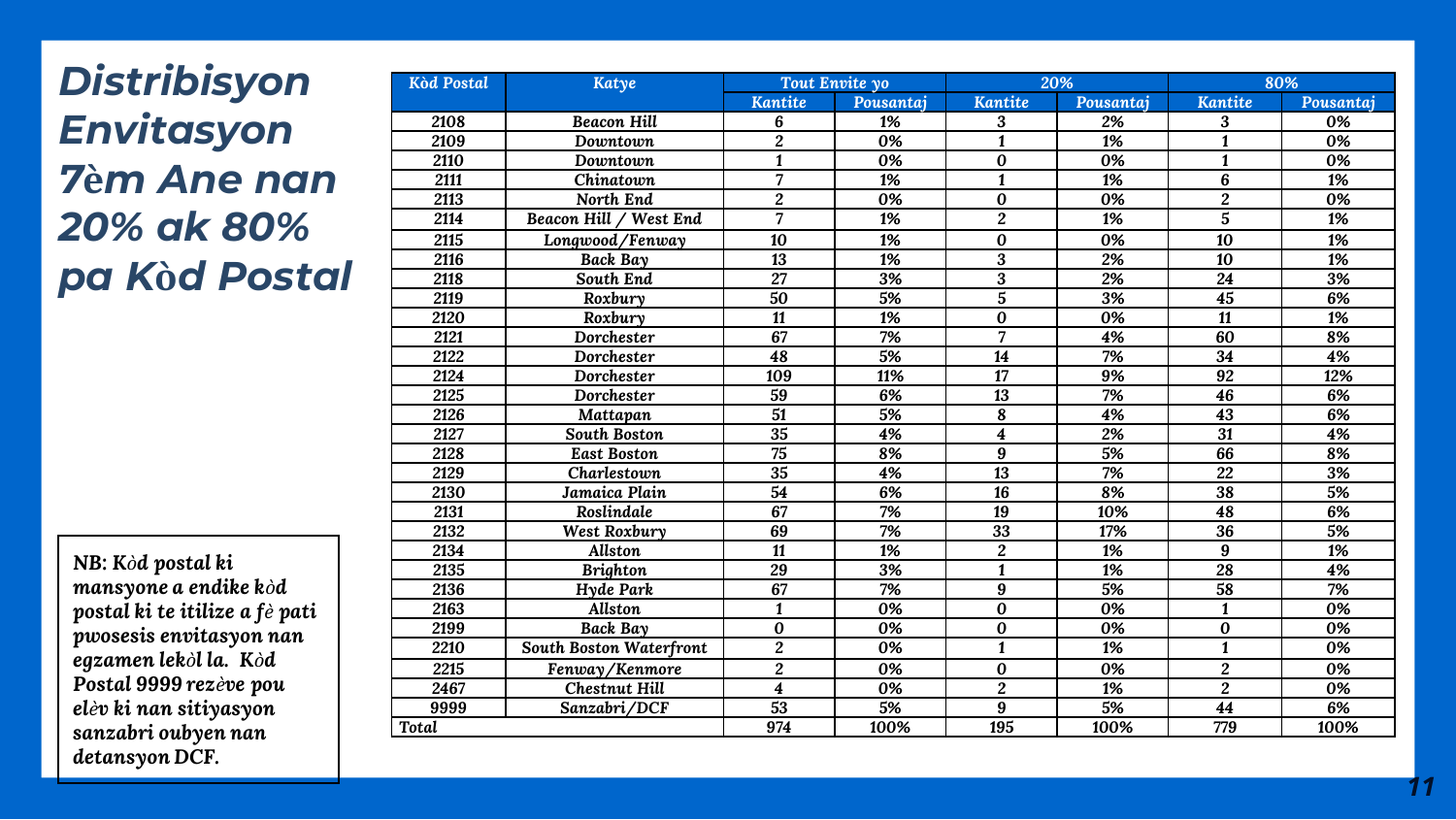# *Distribisyon Envitasyon* **è***m Ane nan 20% ak 80% pa K***ò***d Postal*

*NB: K òd postal ki mansyone a endike k òd postal ki te itilize a fè pati pwosesis envitasyon nan egzamen lek òl la. K òd Postal 9999 rez ève pou el èv ki nan sitiyasyon sanzabri oubyen nan detansyon DCF.*

| Kòd    | Katye                   | Tout Envite yo          |                  | 20%                     |           | 80%                     |           |
|--------|-------------------------|-------------------------|------------------|-------------------------|-----------|-------------------------|-----------|
| Postal |                         | <b>Kantite</b>          | Pousantaj        | <b>Kantite</b>          | Pousantaj | <b>Kantite</b>          | Pousantaj |
| 2108   | <b>Beacon Hill</b>      | 1                       | 0%               | 0                       | 0%        | 1                       | 0%        |
| 2109   | Downtown                | $\mathbf{1}$            | $\overline{0\%}$ | $\bf{0}$                | 0%        | $\mathbf{1}$            | 0%        |
| 2110   | Downtown                | $\mathbf{1}$            | 0%               | $\bf{0}$                | 0%        | $\mathbf{1}$            | 0%        |
| 2111   | Chinatown               | 2                       | 1%               | $\bf{0}$                | 0%        | $\overline{c}$          | 1%        |
| 2113   | North End               | $\mathbf{1}$            | 0%               | $\bf{0}$                | 0%        | $\mathbf{1}$            | 0%        |
| 2114   | Beacon Hill / West End  | $\overline{c}$          | 1%               | 0                       | 0%        | $\overline{c}$          | 1%        |
| 2115   | Longwood/Fenway         | $\overline{5}$          | 1%               | $\mathbf{1}$            | 1%        | $\overline{\mathbf{4}}$ | 1%        |
| 2116   | Back Bay                | 4                       | 1%               | $\overline{2}$          | 3%        | $\overline{c}$          | 1%        |
| 2118   | South End               | 11                      | 3%               | 3                       | 4%        | 8                       | 3%        |
| 2119   | Roxbury                 | 20                      | 6%               | 5                       | 7%        | 15                      | 5%        |
| 2120   | Roxbury                 | 4                       | 1%               | $\bf{0}$                | 0%        | $\overline{\mathbf{4}}$ | 1%        |
| 2121   | <b>Dorchester</b>       | 23                      | 7%               | $\overline{2}$          | 3%        | 21                      | 8%        |
| 2122   | <b>Dorchester</b>       | 20                      | 6%               | 8                       | 12%       | 12                      | 4%        |
| 2124   | Dorchester              | 42                      | 12%              | 10                      | 15%       | 32                      | 12%       |
| 2125   | Dorchester              | 20                      | 6%               | $\overline{\mathbf{4}}$ | 6%        | 16                      | 6%        |
| 2126   | Mattapan                | 27                      | 8%               | 11                      | 16%       | 16                      | 6%        |
| 2127   | <b>South Boston</b>     | 12                      | 4%               | $\mathbf{1}$            | 1%        | 11                      | 4%        |
| 2128   | <b>East Boston</b>      | 28                      | 8%               | 5                       | 7%        | 23                      | 8%        |
| 2129   | Charlestown             | 9                       | 3%               | $\mathbf{1}$            | 1%        | 8                       | 3%        |
| 2130   | Jamaica Plain           | $\overline{17}$         | 5%               | $\overline{\mathbf{4}}$ | 6%        | 13                      | 5%        |
| 2131   | Roslindale              | 18                      | 5%               | $\overline{2}$          | 3%        | 16                      | 6%        |
| 2132   | West Roxbury            | 12                      | 4%               | $\bf{0}$                | 0%        | 12                      | 4%        |
| 2134   | <b>Allston</b>          | $\overline{\mathbf{4}}$ | 1%               | $\mathbf{1}$            | 1%        | 3                       | 1%        |
| 2135   | <b>Brighton</b>         | 10                      | 3%               | 1                       | 1%        | 9                       | 3%        |
| 2136   | Hyde Park               | 24                      | 7%               | $\overline{\mathbf{4}}$ | 6%        | 20                      | 7%        |
| 2163   | Allston                 | $\bf{0}$                | 0%               | $\bf{0}$                | 0%        | $\bf{0}$                | 0%        |
| 2199   | <b>Back Bay</b>         | $\bf{0}$                | 0%               | $\bf{0}$                | 0%        | $\bf{0}$                | 0%        |
| 2210   | South Boston Waterfront | $\mathbf{1}$            | 0%               | $\overline{0}$          | 0%        | $\overline{\mathbf{1}}$ | 0%        |
| 2215   | Fenway/Kenmore          | 1                       | 0%               | $\bf{0}$                | 0%        | $\mathbf{1}$            | 0%        |
| 2467   | <b>Chestnut Hill</b>    | $\bf{0}$                | 0%               | $\bf{0}$                | 0%        | $\bf{0}$                | 0%        |
| 9999   | Sanzabri/DCF            | 20                      | 6%               | $\overline{2}$          | 3%        | 18                      | 7%        |
| Total  |                         | 340                     | 100%             | 67                      | 100%      | 273                     | 100%      |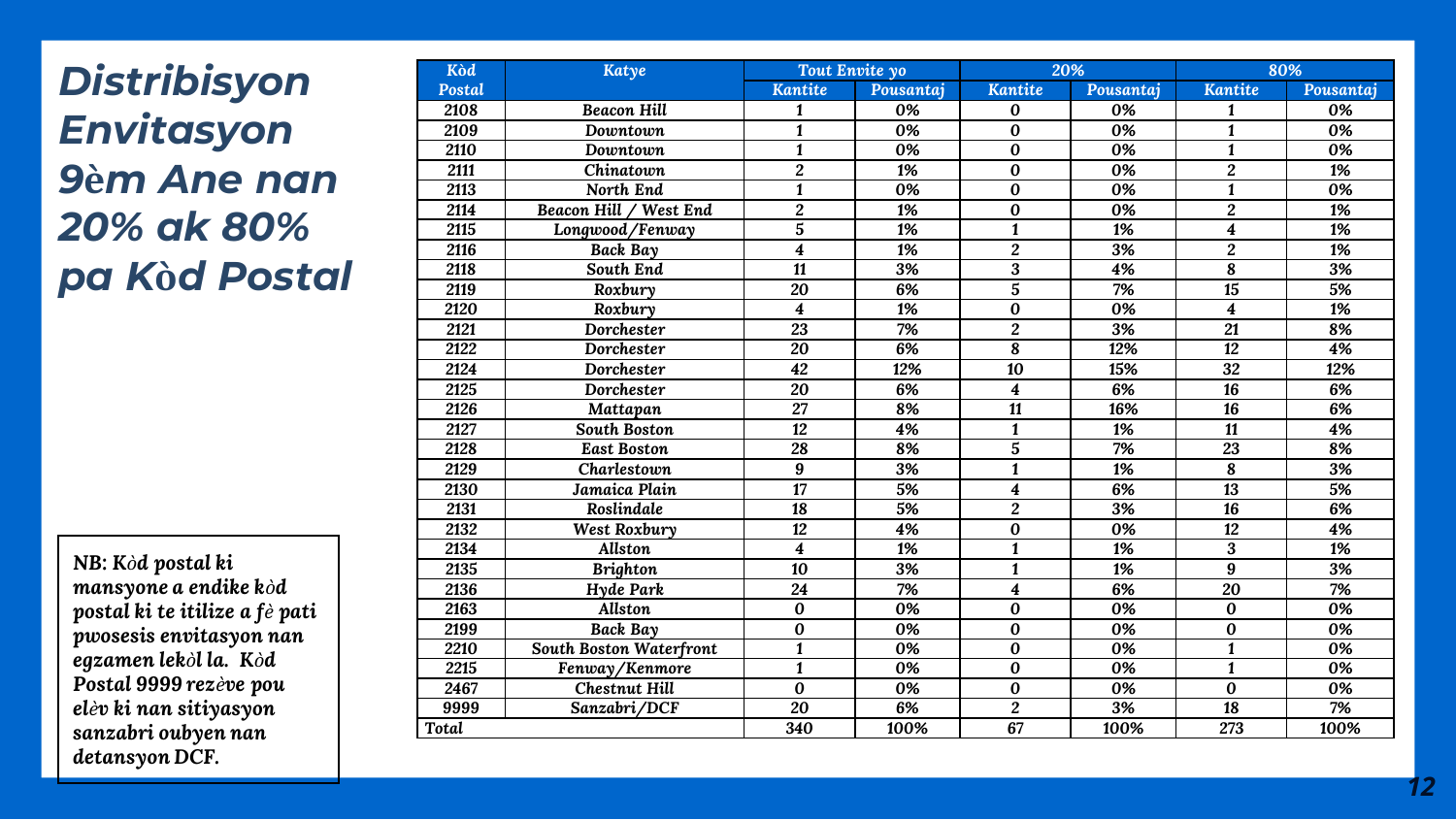## Envitasyon pa Kòd Postal

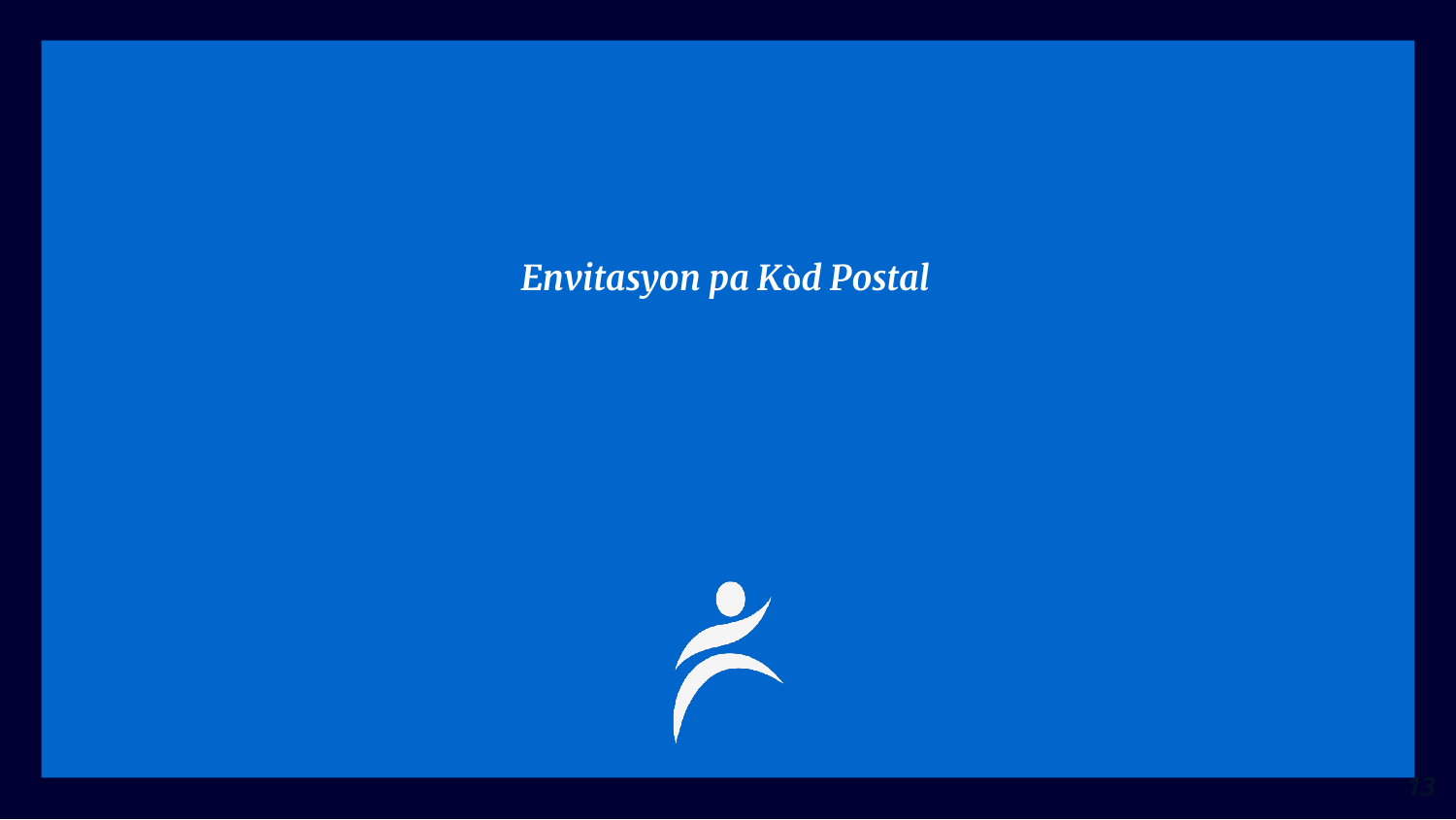# **Distribisyon Envitasyon 7èm Ane nan SY20-21 ak** SY21-22 pa Kòd **Postal**

NB: Kòd postal ki mansyone a endike kod postal ki te itilize a fè pati pwosesis envitasyon nan egzamen lekòl la. Kòd Postal 9999 rezève pou elèv ki nan sitiyasyon sanzabri oubyen nan detansyon DCF. Kòd Postal sa pa t itilize nan SY20-21 an. Elèv ki nan sitiyasyon sanzabri yo andeyò Boston pa enkli nan kantite SY20-21 yo.

|                      |                         | Revni Fanmi                               | SY20-21                 |           | <b>SY21-22</b>          |               |
|----------------------|-------------------------|-------------------------------------------|-------------------------|-----------|-------------------------|---------------|
| Kòd<br><b>Postal</b> | Katye                   | mwayen (avèk<br>timoun mwens ke 18<br>an) | <b>Kantite</b>          | Pousantaj | <b>Kantite</b>          | Pousant<br>aj |
| 2108                 | <b>Beacon Hill</b>      | 245 781\$                                 | 1                       | 0%        | 6                       | 1%            |
| 2109                 | Downtown                | 226 518\$                                 | 7                       | 1%        | $\overline{2}$          | 0%            |
| 2110                 | Downtown                | 191099\$                                  | 7                       | 1%        | $\overline{\mathbf{1}}$ | 0%            |
| 2111                 | Chinatown               | 38 846\$                                  | 24                      | 2%        | $\overline{7}$          | 1%            |
| 2113                 | North End               | 167566\$                                  | 7                       | 1%        | $\overline{2}$          | 0%            |
| 2114                 | Beacon Hill / West End  | 191131\$                                  | 19                      | 2%        | $\overline{7}$          | 1%            |
| 2115                 | Longwood/Fenway         | 26 958\$                                  | 14                      | 1%        | 10                      | 1%            |
| 2116                 | Back Bay                | 206 054\$                                 | 27                      | 3%        | 13                      | 1%            |
| 2118                 | South End               | 51000\$                                   | 36                      | 4%        | 27                      | 3%            |
| 2119                 | Roxbury                 | 29568\$                                   | 27                      | 3%        | 50                      | 5%            |
| 2120                 | Roxbury                 | 34 981\$                                  | 16                      | 2%        | 11                      | 1%            |
| 2121                 | Dorchester              | 28 964\$                                  | 27                      | 3%        | 67                      | 7%            |
| 2122                 | Dorchester              | 51 354\$                                  | 62                      | 6%        | 48                      | 5%            |
| 2124                 | Dorchester              | 45 906\$                                  | 84                      | 8%        | 109                     | 11%           |
| 2125                 | Dorchester              | 53 828\$                                  | 47                      | 5%        | 59                      | 6%            |
| 2126                 | Mattapan                | 50 011\$                                  | 20                      | 2%        | 51                      | 5%            |
| 2127                 | South Boston            | 61524\$                                   | 34                      | 3%        | 35                      | 4%            |
| 2128                 | <b>East Boston</b>      | 40 313\$                                  | 57                      | 6%        | 75                      | 8%            |
| 2129                 | Charlestown             | 150 000\$                                 | $\overline{56}$         | 5%        | 35                      | 4%            |
| 2130                 | Jamaica Plain           | 105 750\$                                 | 77                      | 8%        | 54                      | 6%            |
| 2131                 | Roslindale              | 84 670\$                                  | 94                      | 9%        | 67                      | 7%            |
| 2132                 | West Roxbury            | 138 800\$                                 | 133                     | 13%       | 69                      | 7%            |
| 2134                 | Allston                 | 62 132\$                                  | 17                      | 2%        | 11                      | 1%            |
| 2135                 | <b>Brighton</b>         | 98 013\$                                  | 52                      | 5%        | 29                      | 3%            |
| 2136                 | Hyde Park               | 58 453\$                                  | 67                      | 7%        | 67                      | 7%            |
| 2163                 | Allston                 | 63 333\$                                  | $\bf{0}$                | 0%        | $\mathbf{1}$            | 0%            |
| 2199                 | <b>Back Bay</b>         | 91 125\$                                  | $\bf{0}$                | 0%        | 0                       | 0%            |
| 2210                 | South Boston Waterfront | 213 068\$                                 | 2                       | 0%        | $\overline{c}$          | 0%            |
| 2215                 | Fenway/Kenmore          | 78 487\$                                  | 8                       | 1%        | $\overline{2}$          | 0%            |
| 2467                 | <b>Chestnut Hill</b>    | 195 539\$                                 | $\overline{\mathbf{3}}$ | 0%        | 4                       | 0%            |
| 9999                 | Sanzabri/DCF            | $**$                                      | Pa itilize nan SY20-21  |           | 53                      | 5%            |
|                      | Total                   |                                           | 1025                    | 100%      | 974                     | 100%          |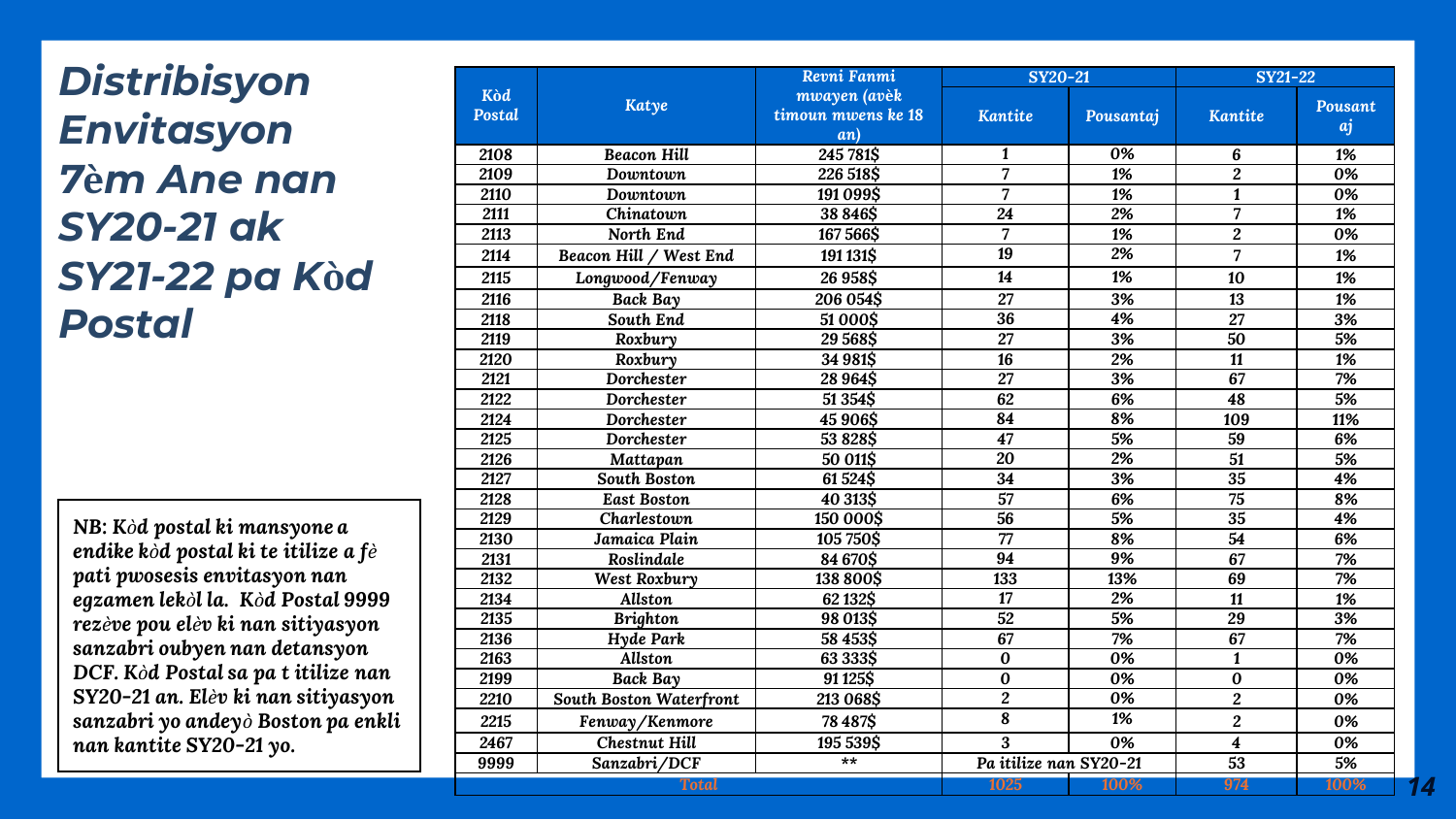# *Distribisyon Envitasyon 9***è***m Ane nan SY20-21 ak SY21-22 pa K***ò***d Postal*

*NB: Kòd postal ki mansyone a endike kòd postal ki te itilize a fè pati pwosesis envitasyon nan egzamen lekòl la. Kòd Postal 9999 rezève pou elèv ki nan sitiyasyon sanzabri oubyen nan detansyon DCF. Kòd Postal sa pa t itilize nan SY20-21 an. Elèv ki nan sitiyasyon sanzabri yo andeyò Boston pa enkli nan kantite SY20-21 yo.*

|                   |                         | Revni Fanmi mwayen             | SY20-21                |           | <b>SY21-22</b>          |           |
|-------------------|-------------------------|--------------------------------|------------------------|-----------|-------------------------|-----------|
| <b>Kòd Postal</b> | Katye                   | avèk timoun mwens ke 18<br>an) | Kantite                | Pousantaj | <b>Kantite</b>          | Pousantaj |
| 2108              | <b>Beacon Hill</b>      | 245 781\$                      | $\bf{0}$               | 0%        |                         | 0%        |
| 2109              | Downtown                | 226 518\$                      | 1                      | 0%        | $\mathbf{1}$            | 0%        |
| 2110              | Downtown                | 191099\$                       | $\bf{0}$               | 0%        | $\mathbf{1}$            | 0%        |
| 2111              | Chinatown               | 38846\$                        | 9                      | 2%        | $\overline{2}$          | 1%        |
| 2113              | North End               | 167566\$                       | $\overline{c}$         | 0%        | $\mathbf{1}$            | 0%        |
| 2114              | Beacon Hill / West End  | 191131\$                       | 3                      | 1%        | $\overline{2}$          | 1%        |
| 2115              | Longwood/Fenway         | 26958\$                        | 11                     | 3%        | $\overline{5}$          | 1%        |
| 2116              | Back Bay                | 206 054\$                      | 8                      | 2%        | $\overline{\mathbf{4}}$ | 1%        |
| 2118              | South End               | 51000S                         | $\overline{11}$        | 3%        | 11                      | 3%        |
| 2119              | Roxbury                 | 29 568\$                       | 25                     | 6%        | 20                      | 6%        |
| 2120              | Roxbury                 | 34 981\$                       | $\overline{13}$        | 3%        | $\overline{\mathbf{4}}$ | 1%        |
| 2121              | Dorchester              | 28964\$                        | 22                     | 5%        | 23                      | 7%        |
| 2122              | <b>Dorchester</b>       | 51 354\$                       | 32                     | 8%        | 20                      | 6%        |
| 2124              | Dorchester              | 45 906\$                       | $\overline{43}$        | 11%       | $\overline{42}$         | 12%       |
| 2125              | Dorchester              | 53 828\$                       | 32                     | 8%        | 20                      | 6%        |
| 2126              | Mattapan                | 50 011\$                       | $\overline{17}$        | 4%        | $\overline{27}$         | 8%        |
| 2127              | <b>South Boston</b>     | 61 524\$                       | $\overline{11}$        | 3%        | $\overline{12}$         | 4%        |
| 2128              | <b>East Boston</b>      | 40 313\$                       | 21                     | 5%        | 28                      | 8%        |
| 2129              | Charlestown             | 150 000\$                      | 14                     | 3%        | 9                       | 3%        |
| 2130              | Jamaica Plain           | 105750\$                       | 20                     | 5%        | 17                      | 5%        |
| 2131              | Roslindale              | 84 670\$                       | 25                     | 6%        | 18                      | 5%        |
| 2132              | West Roxbury            | 138 800\$                      | $\overline{22}$        | 5%        | $\overline{12}$         | 4%        |
| 2134              | <b>Allston</b>          | 62 132\$                       | 10                     | 2%        | 4                       | 1%        |
| 2135              | <b>Brighton</b>         | 98 013\$                       | 17                     | 4%        | 10                      | 3%        |
| 2136              | Hyde Park               | 58 4 53 \$                     | $\overline{35}$        | 9%        | $\overline{24}$         | 7%        |
| 2163              | Allston                 | 63 333\$                       | $\bf{0}$               | 0%        | $\bf{0}$                | 0%        |
| 2199              | <b>Back Bay</b>         | 91125\$                        | $\bf{0}$               | 0%        | $\bf{0}$                | 0%        |
| 2210              | South Boston Waterfront | 213 068\$                      | $\overline{0}$         | 0%        | $\mathbf{1}$            | 0%        |
| 2215              | Fenway/Kenmore          | 78487\$                        | 1                      | 0%        | $\mathbf{1}$            | 0%        |
| 2467              | Chestnut Hill           | 195 539\$                      | 1                      | 0%        | $\bf{0}$                | 0%        |
| 9999              | Sanzabri/DCF            | $\star\star$                   | Pa itilize nan SY20-21 |           | 20                      | 6%        |
|                   | <b>Total</b>            |                                | 406                    | 100%      | 340                     | 100%      |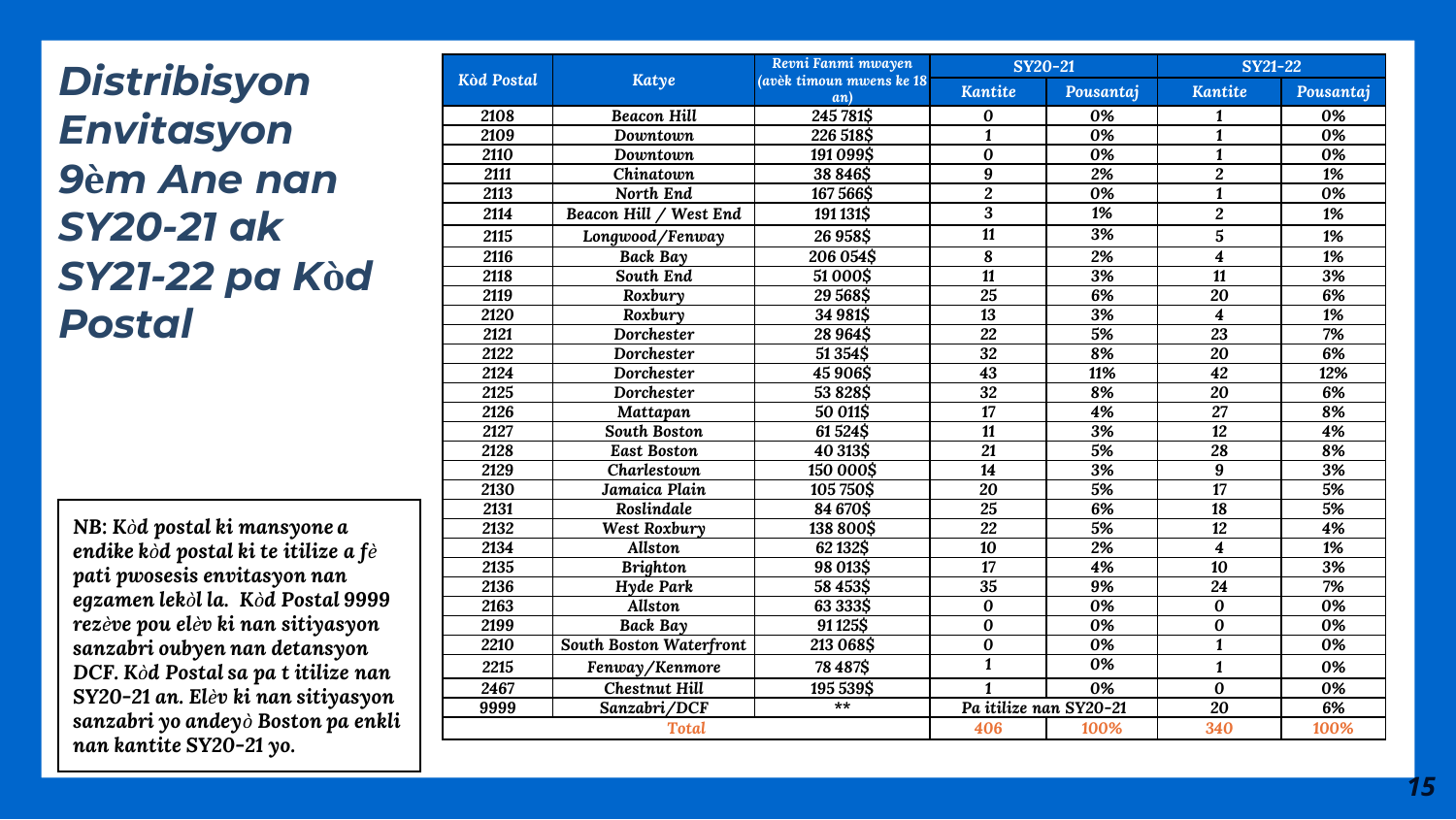#### *Aprenan Angl***è** *yo ak El***è***v Andikape yo*



*16*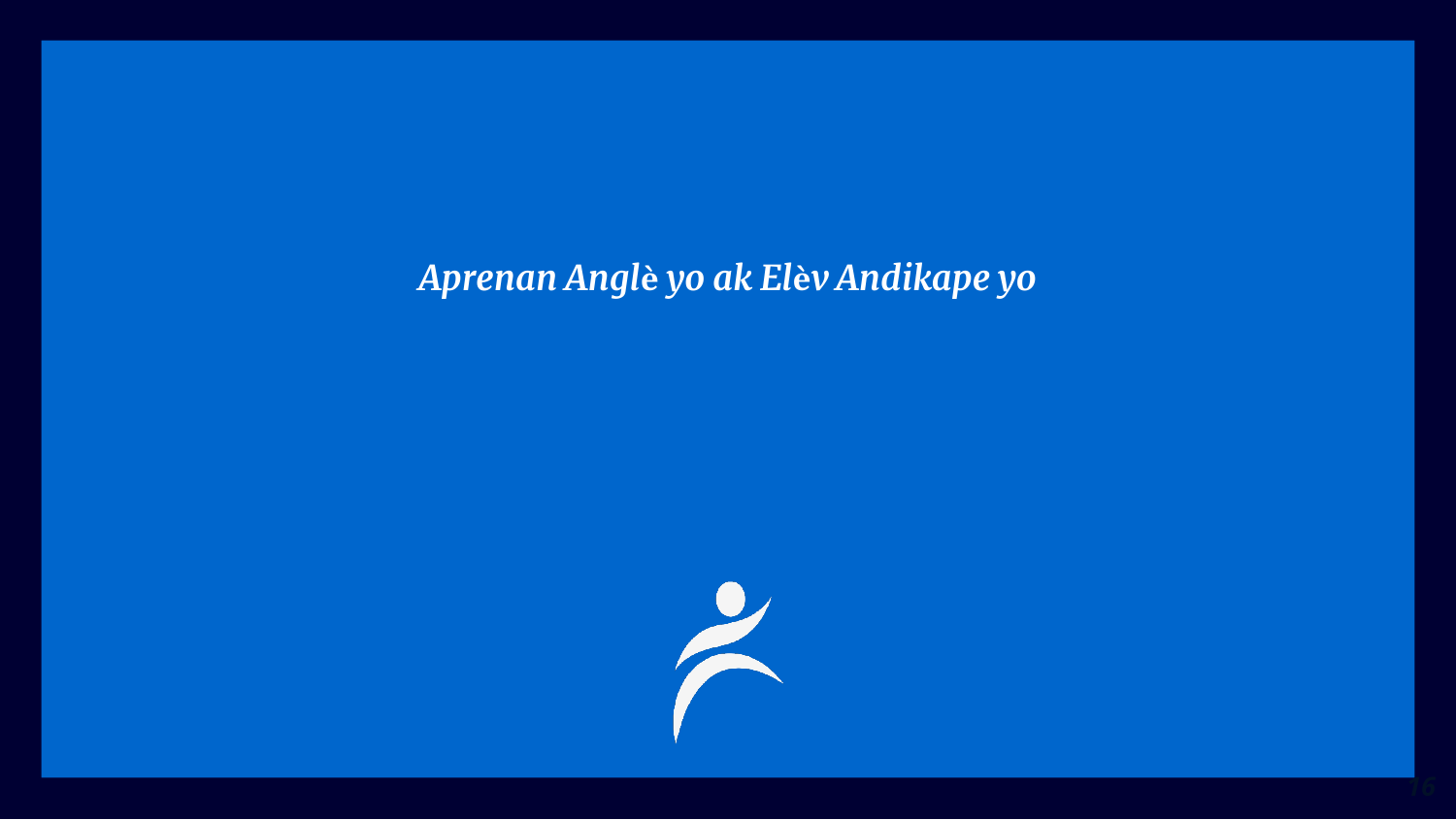## *Envitasyon pou Aprenan Angl***è** *yo pa Nivo ELD.*

| 7èm Ane - Elèv ki Envite pa Nivo ELD - Tout Lekòl yo |                                                              |    |      |      |  |  |  |
|------------------------------------------------------|--------------------------------------------------------------|----|------|------|--|--|--|
| Nivo ELD:                                            | SY2122 - %<br>$SY2021 - %$<br><b>SY2021</b><br><b>SY2122</b> |    |      |      |  |  |  |
|                                                      |                                                              | 2  | 0%   | 3%   |  |  |  |
|                                                      |                                                              |    | 0%   | 6%   |  |  |  |
| 3                                                    |                                                              | 5  | 8%   | 7%   |  |  |  |
|                                                      |                                                              | 45 | 8%   | 67%  |  |  |  |
|                                                      | 11                                                           | 11 | 85%  | 16%  |  |  |  |
| <b>Total</b>                                         | 13                                                           | 67 | 100% | 100% |  |  |  |

| 9èm Ane - Elèv ki Envite pa Nivo ELD - Tout Lekòl yo |               |               |      |                       |  |  |  |  |
|------------------------------------------------------|---------------|---------------|------|-----------------------|--|--|--|--|
| Nivo ELD:                                            | <b>SY2021</b> | <b>SY2122</b> |      | SY2021 - % SY2122 - % |  |  |  |  |
|                                                      | 2             | 2             | 7%   | 5%                    |  |  |  |  |
| 2                                                    |               |               | 4%   | 12%                   |  |  |  |  |
| 3                                                    | 5             | ጸ             | 18%  | 19%                   |  |  |  |  |
|                                                      | 14            | 15            | 50%  | 36%                   |  |  |  |  |
| 5                                                    | 6             | 12            | 21%  | 29%                   |  |  |  |  |
| Total                                                | 28            | 42            | 100% | 100%                  |  |  |  |  |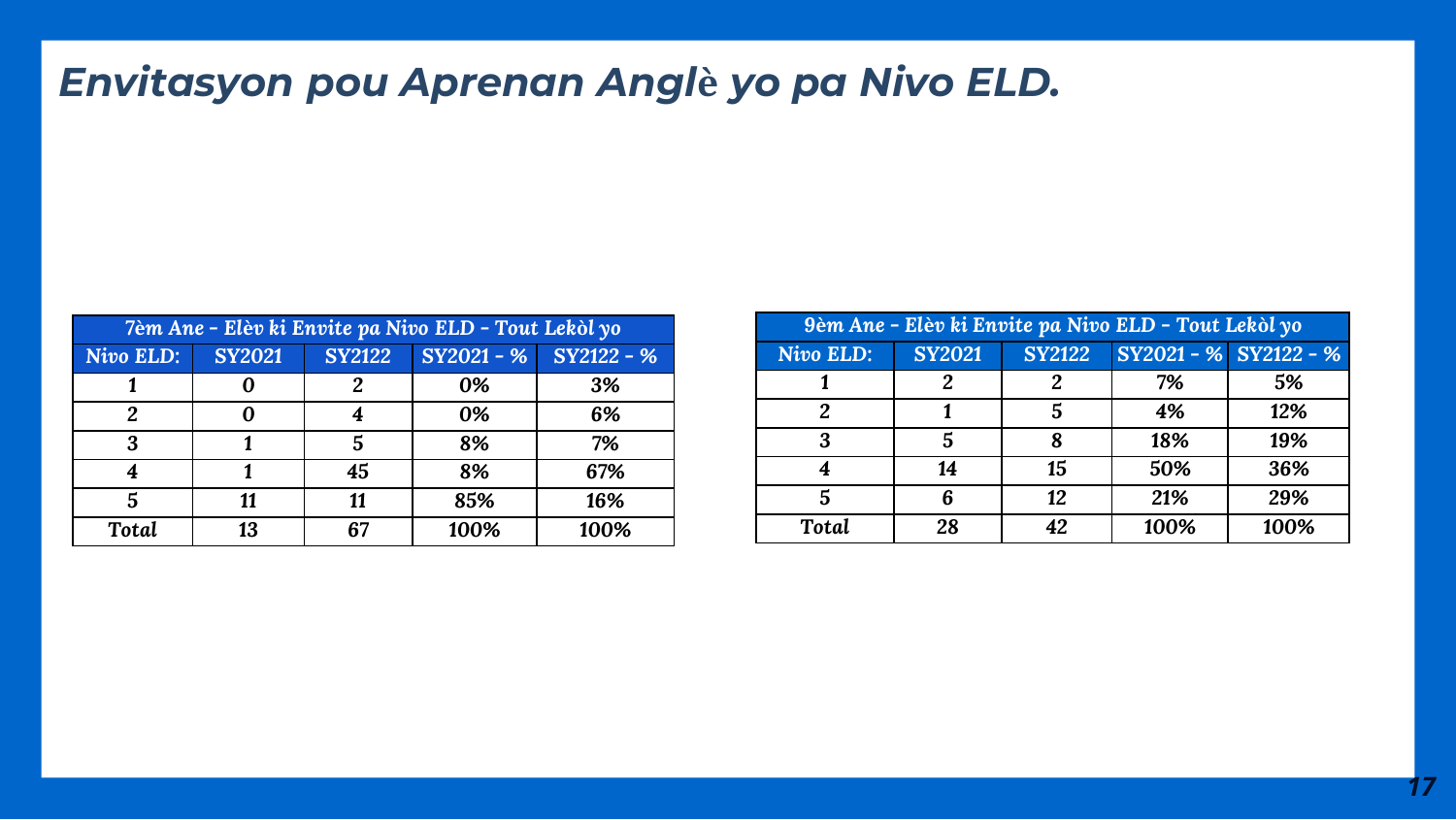# *Envitasyon pou El***è***v ki Andikape yo pa Anviw***ò***nman*

| 7èm Ane - Elèv ki Envite pa Anviwònman - Tout Lekòl yo |               |               |            |            |  |  |  |
|--------------------------------------------------------|---------------|---------------|------------|------------|--|--|--|
| Anviwònman                                             | <b>SY2021</b> | <b>SY2122</b> | SY2021 - % | SY2122 - % |  |  |  |
| <b>Salklas</b><br>Esansyèlman<br><b>Separe</b>         |               |               | 0%         | 9%         |  |  |  |
| Enklizyon                                              |               | 16            | 27%        | 37%        |  |  |  |
| Resous/Sèvis<br>Konèks                                 | 19            | 23            | 73%        | 53%        |  |  |  |
| <b>Total</b>                                           | 26            | 43            | 100%       | 100%       |  |  |  |

| 9èm Ane - Elèv ki Envite pa Anviwònman - Tout Lekòl yo |               |               |                       |      |  |  |
|--------------------------------------------------------|---------------|---------------|-----------------------|------|--|--|
| Anviwònman                                             | <b>SY2021</b> | <b>SY2122</b> | SY2021 - % SY2122 - % |      |  |  |
| <b>Salklas</b>                                         |               | 5             | 0%                    | 22%  |  |  |
| Esansyèlman                                            |               |               |                       |      |  |  |
| <b>Separe</b>                                          |               |               |                       |      |  |  |
| Enklizyon                                              |               |               | 0%                    | 17%  |  |  |
| Resous/Sèvis                                           | 8             | 14            | 100%                  | 61%  |  |  |
| Konèks                                                 |               |               |                       |      |  |  |
| <b>Total</b>                                           | ጸ             | 23            | 100%                  | 100% |  |  |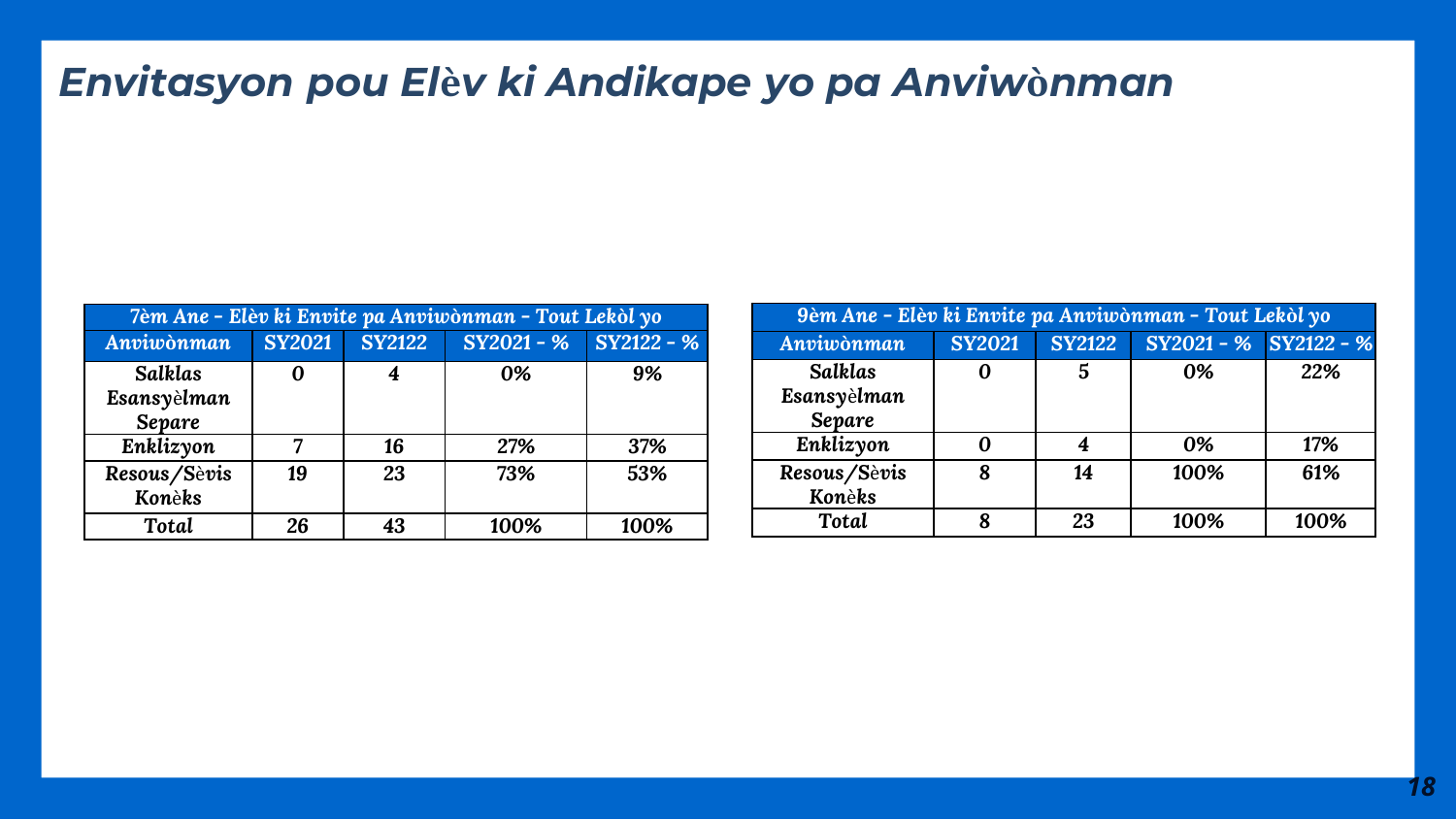## Lekòl Ki Voye A

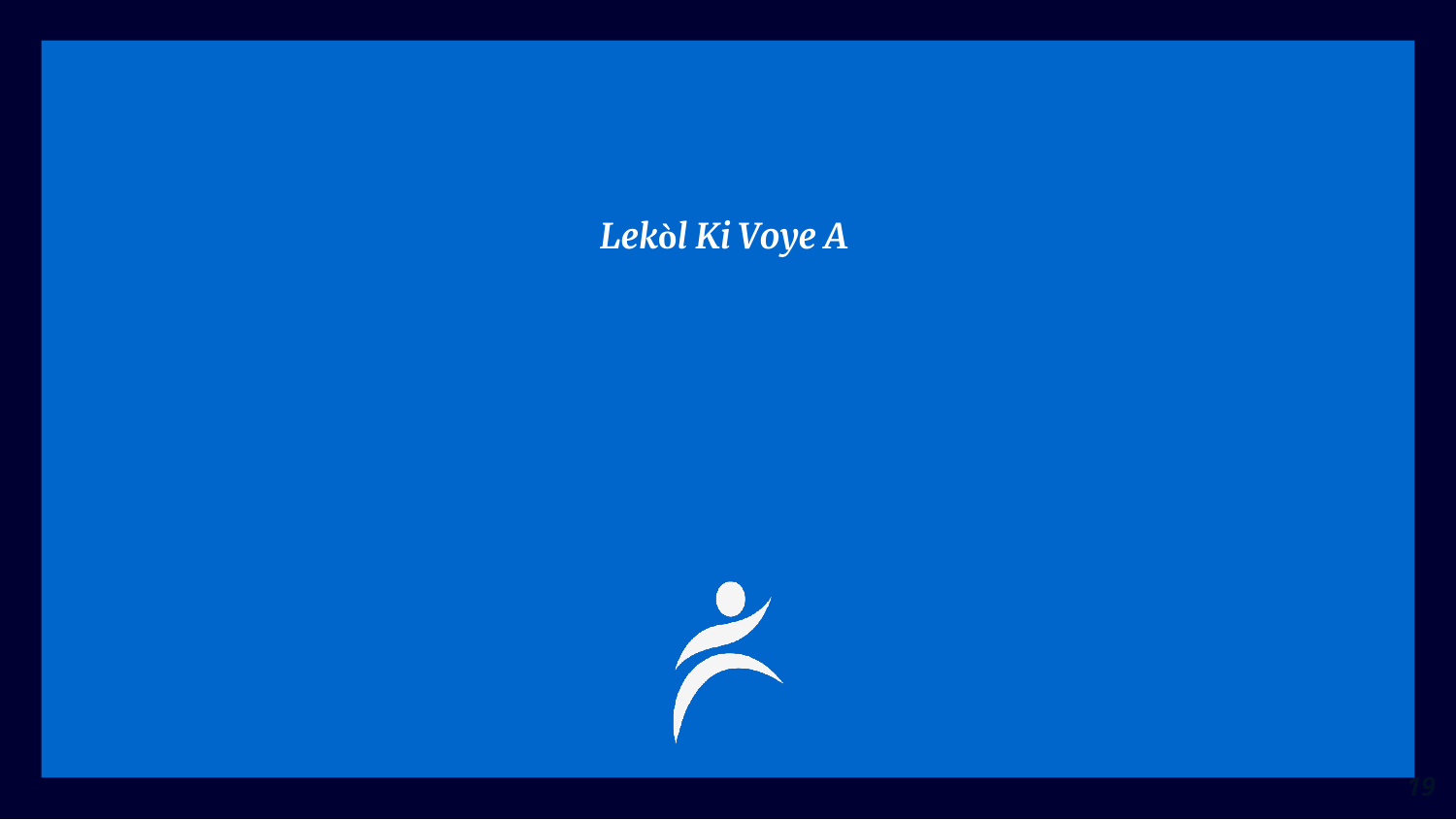#### *Lek***ò***l ki Voye yo Ki Resevwa Pi Piti Envitasyon 7***è***m Ane pou SY21- 22 a*

| Diminisyon 10+ Plas (12)                      | Diminisyon 5-9 Plas (16)                | Diminisyon 5 oubyen pi piti Plas (29)         |                                    |
|-----------------------------------------------|-----------------------------------------|-----------------------------------------------|------------------------------------|
| <b>Boston Teachers Union K-8 Pilot School</b> | <b>Boston Collegiate Charter School</b> | Academy Of Pacific Rim                        | Neighborhood Schools               |
| Edwards Middle*                               | <b>Boston Green Academy</b>             | <b>Atrium School</b>                          | Perry K-8 School                   |
| <b>Eliot K-8 Innovation School</b>            | <b>Brooke Roslindale</b>                | <b>Belmont Day School</b>                     | Roxbury Prep Charter at Lucy Stone |
| Jackson-Mann K-8 School                       | <b>Edison K-8 School</b>                | <b>Boston College High School</b>             | Roxbury Prep Charter School        |
| Kilmer K-8 School (4-8)                       | Frederick Pilot Middle School           | <b>Boston Collegiate Charter Lower School</b> | Solomon Schecter Day S             |
| Lyndon K-8 School                             | Gardner Pilot Academy                   | Brimmer & May School                          | <b>St Brendan School</b>           |
| Mario Umana Academy                           | Hennigan K-8 School                     | <b>British School Boston</b>                  | St Columbkille Elementary          |
| McKay K-8 School                              | Holy Name School                        | <b>Brooke Mattapan</b>                        | St Joseph Middle Need              |
| Ohrenberger School (3-8)                      | <b>Kingsley School</b>                  | <b>Chestnut Hill School</b>                   | St Mary Elementary                 |
| <b>Park Street School</b>                     | Metco                                   | Dexter School                                 | St Mary Of The Hills               |
| <b>Quincy Upper School</b>                    | Mt Alvernia Elementary                  | Hurley K-8 School                             | St Patrick Elementary Roxbury      |
| Warren-Prescott K-8 School                    | Pope John Paul II                       | <b>Jackson School</b>                         | <b>Thacher Montessori</b>          |
|                                               | St Agatha School                        | Pwojè Aprantisaj                              | Timilty Middle School              |
|                                               | <b>St John School</b>                   | Lyon K-8 School                               | Tobin K-8 School                   |
|                                               | <b>St Peter Academy</b>                 | Media and Technology Middle school            |                                    |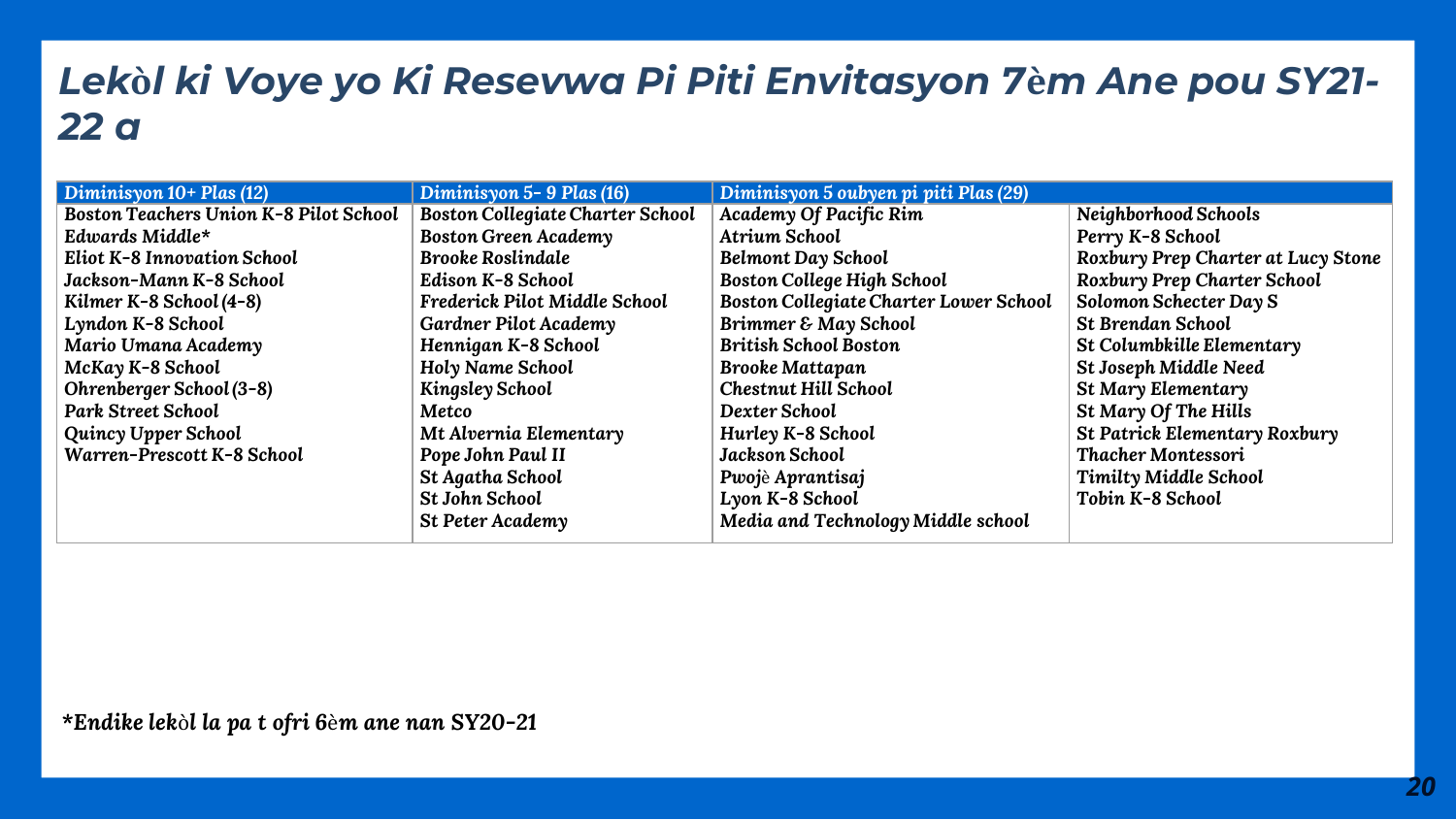## *Lek***ò***l ki Voye yo Ki Resevwa Plis Envitasyon 7***è***m Ane pou SY21-22 a*

| Okenn Chanjman (8)                  | Ogmantasyon 5 oubyen pi piti Plas (37)   |                               | Ogmantasyon $5 - 9$ Plas (13)         | Ogmantasyon $10+$ Plas (10) |
|-------------------------------------|------------------------------------------|-------------------------------|---------------------------------------|-----------------------------|
| Benjamin Banneker School            | Alighieri Dante Montessori School        | Mission Hill K-8 School       | Harvard/Kent Elementary*              | Bradley Elementary*         |
| <b>Bridge Boston Charter School</b> | Berea Elem & Jr                          | Mother Caroline Academy       | Henderson K-12 Inclusion School Upper | Curley K-8 School           |
| Conservatory Lab Charter 3-8        | <b>Boston Preparatory Charter School</b> | Neighborhood House            | Kennedy Patrick Elem*                 | Everett Elementary*         |
| <b>Excel Academy Charter School</b> | <b>Brooke East Boston</b>                | Orchard Gardens K-8 School    | Lee K-8 School                        | Hale Elementary*            |
| Orient Heights                      | Charles Brown Middle School (Newton)     | Our Lady Of Perpetual Help    | Murphy K-8 School                     | Kenny Elementary*           |
| Pope John Paul II                   | Codman Academy Charter K-8               | Perkins Elementary*           | Otis Elementary*                      | King K-8 School             |
| Roxbury Prep Charter School,        | Conley Elementary                        | Pope John Paul II             | Sacred Heart Sch Rosli                | Manning Elementary*         |
| Dorchester                          | Dearborn 6-12 STEM Academy               | Rashi School                  | Trotter K-8 School                    | Mildred Avenue K-8 School   |
| Thayer Academy                      | Dedham Country Day School                | Renaissance Elementary        | <b>UP Academy Dorchester</b>          | O'Donnell Elementary*       |
| The Park School                     | Delphi Academy                           | Roosevelt K-8 School (2-8)    |                                       | <b>UP Academy Boston</b>    |
|                                     | <b>East Boston Central</b>               | Shady Hill School             |                                       |                             |
|                                     | Excel Academy Charter                    | <b>Shaloh House</b>           |                                       |                             |
|                                     | Guild Elementary*                        | South Boston Catholic Academy |                                       |                             |
|                                     | Haley Pilot School                       | St Joseph School (Needham)    |                                       |                             |
|                                     | Hernandez K-8 School                     | <b>St Theresa School</b>      |                                       |                             |
|                                     | Higginson-Lewis K-8 School               | TechBoston Academy (6-12)     |                                       |                             |
|                                     | <b>Irving Middle School</b>              | The Advent School             |                                       |                             |
|                                     | <b>KIPP Academy Boston</b>               | Young Achievers K-8 School    |                                       |                             |
|                                     | McCormack Middle School                  |                               |                                       |                             |
|                                     |                                          |                               |                                       |                             |
|                                     |                                          |                               |                                       |                             |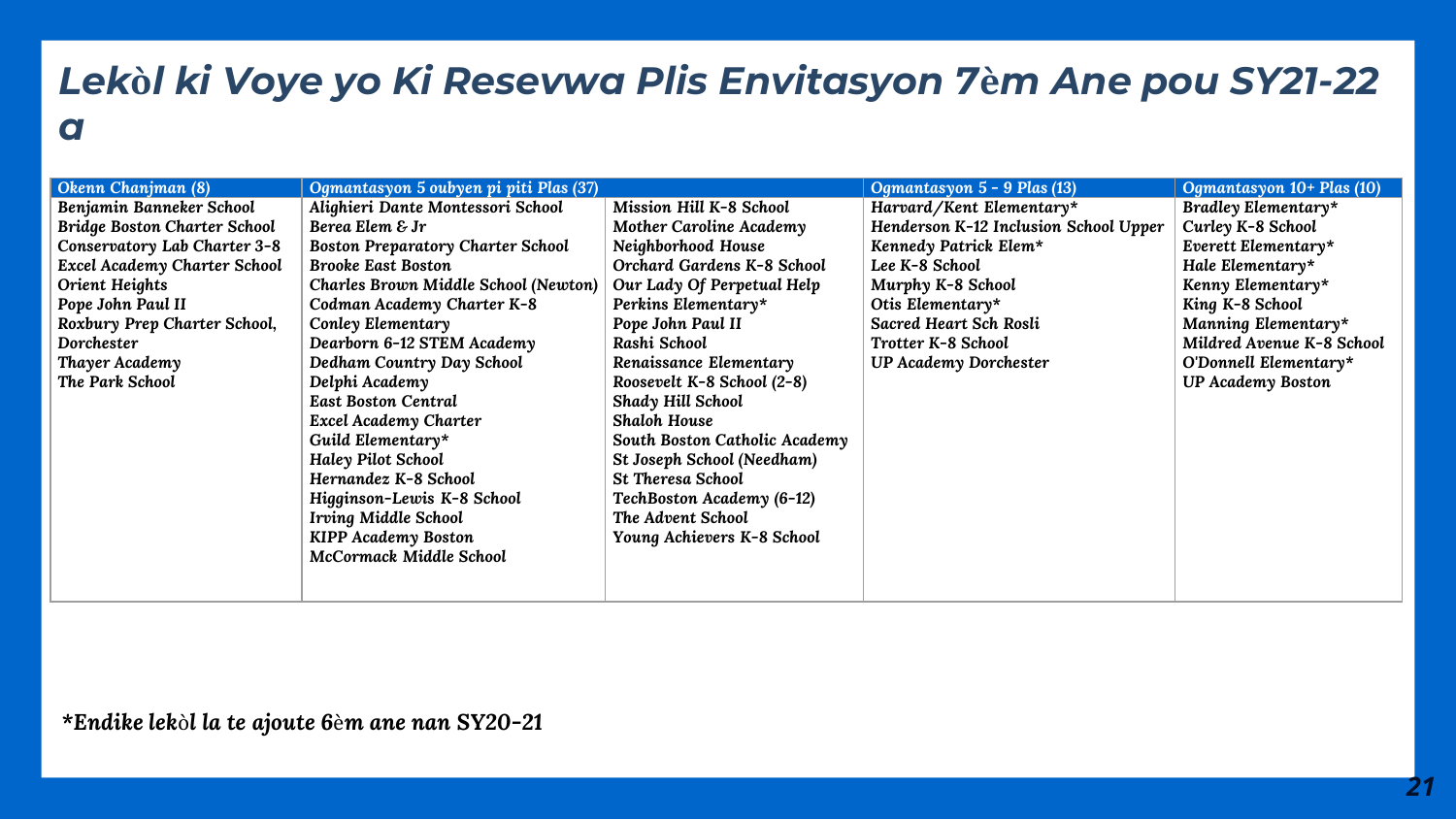#### Done Klasman

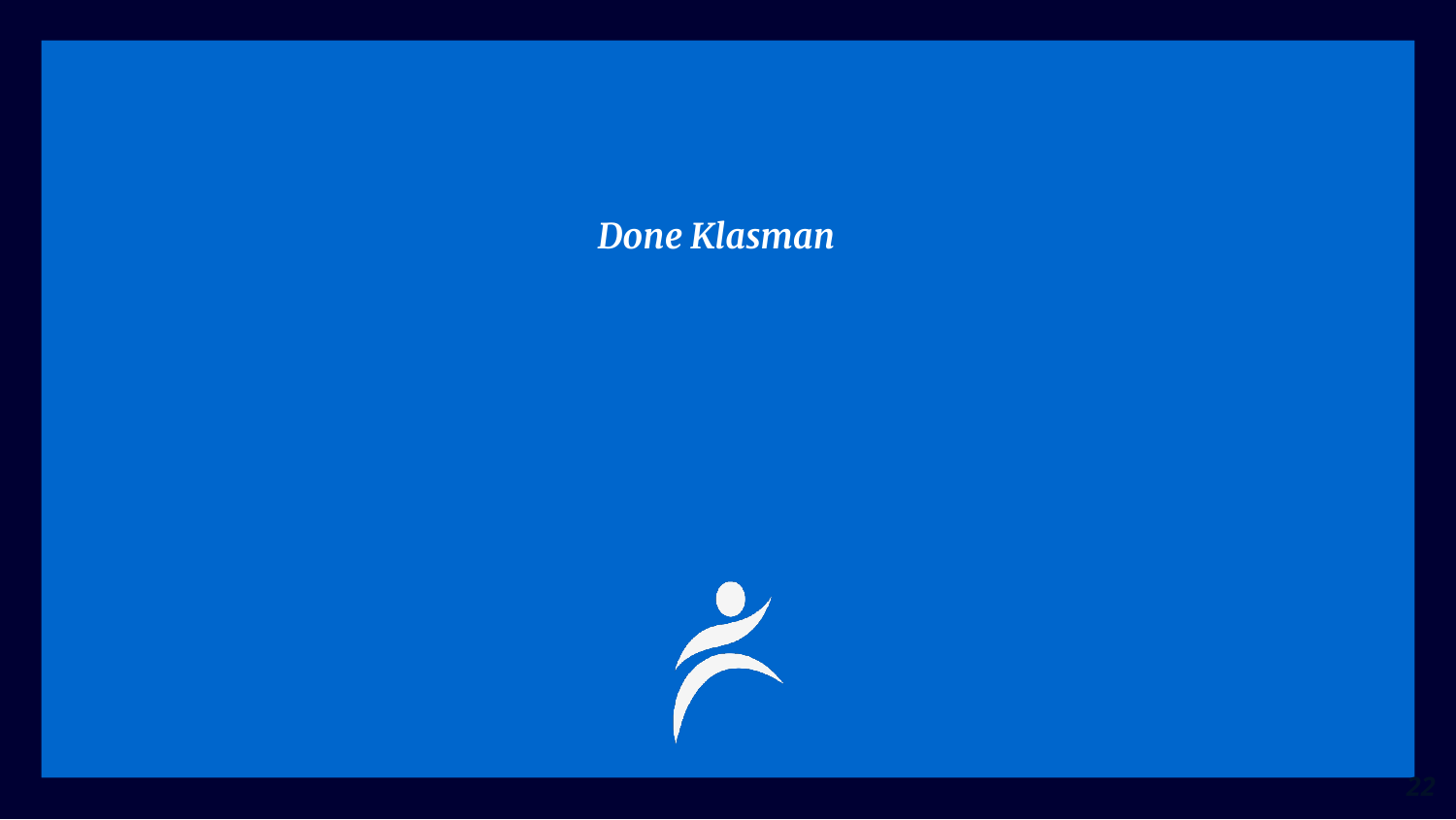#### *Pousantaj Klasman Premye Chwa pa K***ò***d Postal (7***è***m Ane)*

| Kòd Postal | Katye                     | <b>Kantite</b> | <b>BLS</b> | <b>BLA</b> | O'Bryant |
|------------|---------------------------|----------------|------------|------------|----------|
|            |                           | Aplikan        |            |            |          |
| 02111      | Chinatown                 | 33             | 81,8%      | 12,1%      | 6,1%     |
| 02113      | North End                 | 10             | 100,0%     | 0,0%       | 0,0%     |
| 02114      | Beacon Hill /<br>West End | 15             | 80,0%      | 13,3%      | 6,7%     |
| 02115      | Longwood/Fenway           | 23             | 82,6%      | 8,7%       | 8,7%     |
| 02116      | <b>Back Bay</b>           | 20             | 80,0%      | 20,0%      | 0,0%     |
| 02118      | South End                 | 65             | 60,0%      | 13,8%      | 26,2%    |
| 02119      | Roxbury                   | 54             | 46,3%      | 25,9%      | 27,8%    |
| 02120      | Roxbury                   | 20             | 55,0%      | 25,0%      | 20,0%    |
| 02121      | Dorchester                | 83             | 36,1%      | 39,8%      | 24,1%    |
| 02122      | Dorchester                | 98             | 60,2%      | 32,7%      | 7,1%     |
| 02124      | Dorchester                | 181            | 55,2%      | 28,7%      | 16,0%    |
| 02125      | Dorchester                | 89             | 53,9%      | 31,5%      | 14,6%    |
| 02126      | Mattapan                  | 52             | 38,5%      | 40,4%      | 21,2%    |
| 02127      | <b>South Boston</b>       | 55             | 60,0%      | 27,3%      | 12,7%    |
| 02128      | <b>East Boston</b>        | 148            | 60,8%      | 18,9%      | 20,3%    |
| 02129      | Charlestown               | 73             | 69,9%      | 21,9%      | 8,2%     |
| 02130      | Jamaica Plain             | 101            | 62,4%      | 31,7%      | 5,9%     |
| 02131      | Roslindale                | 140            | 57,1%      | 34,3%      | 8,6%     |
| 02132      | West Roxbury              | 146            | 75,3%      | 20,5%      | 4,1%     |
| 02134      | Allston                   | 23             | 65,2%      | 13,0%      | 21,7%    |
| 02135      | <b>Brighton</b>           | 47             | 89,4%      | 6,4%       | 4,3%     |
| 02136      | Hyde Park                 | 111            | 59,5%      | 24,3%      | 16,2%    |
| 99999      | Sanzabri/DCF              | 53             | 32,1%      | 49,1%      | 18,9%    |

*\*Kòd Postal avèk mwens pase 10 kandida pa enkli*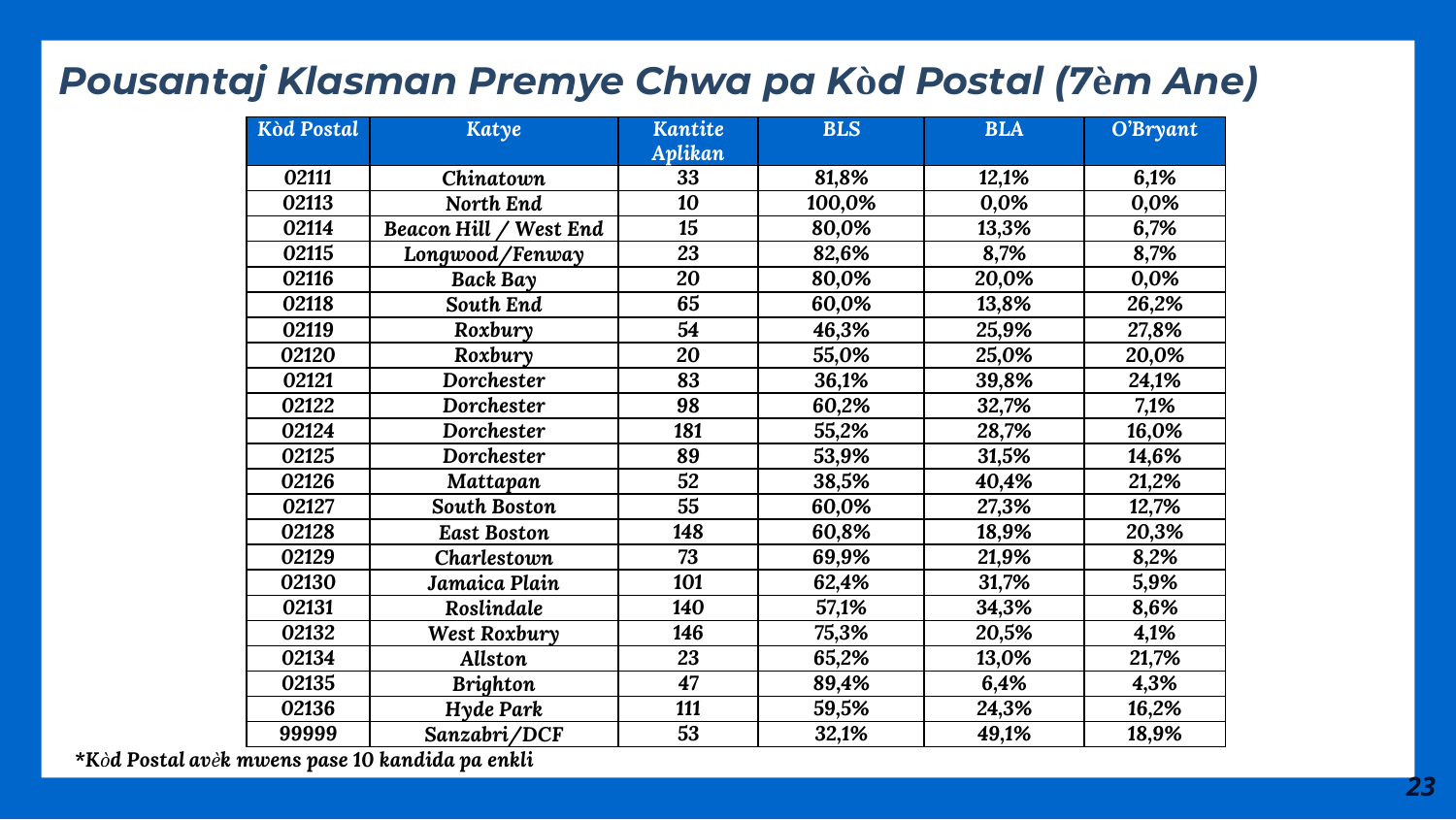#### Pousantaj Klasman Premye Chwa pa Ras (7èm Ane)

| Ras             | Kantite Aplikan | <b>BLS</b> | <b>BLA</b> | O'Bryant |
|-----------------|-----------------|------------|------------|----------|
| Azyatik         | 280             | 77,1%      | 13,2%      | 9,6%     |
| Nwa             | 368             | 47,0%      | 33,2%      | 19,8%    |
| Latino Ameriken | 457             | 48,1%      | 30,4%      | 21,4%    |
| Milti-Ras/Lòt   | 82              | 70%        | 23%        | 7%       |
| <b>Blan</b>     | 479             | 70,1%      | 24,8%      | 5,0%     |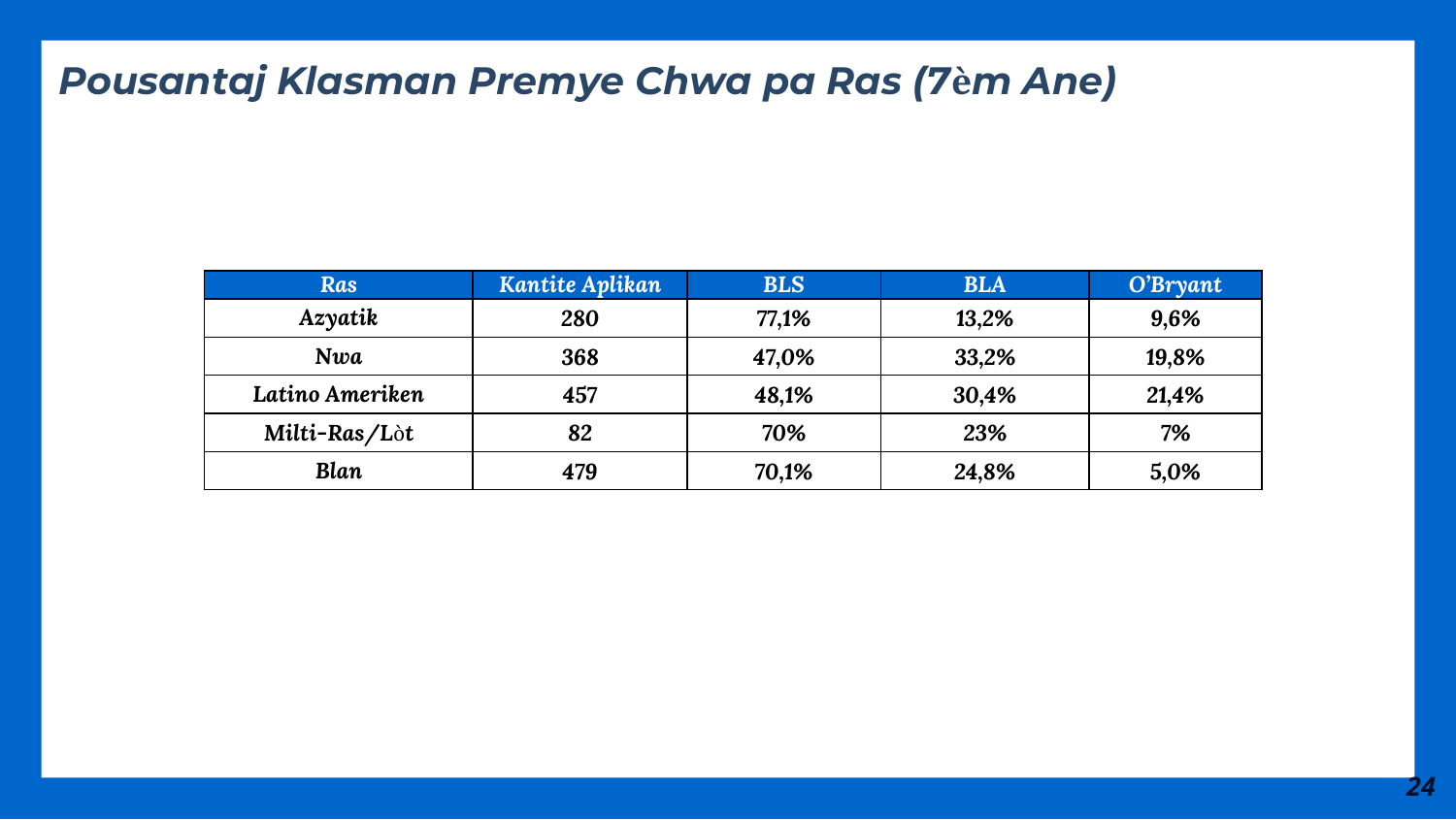#### *Pousantaj Klasman Premye Chwa pa K***ò***d Postal (9***è***m Ane)*

| <b>Kòd Postal</b> | Katye              | <b>Kantite Aplikan</b> | <b>BLS</b> | <b>BLA</b> | O'Bryant |
|-------------------|--------------------|------------------------|------------|------------|----------|
| 02111             | Chinatown          | 10                     | 60,0%      | 30,0%      | 10,0%    |
| 02115             | Longwood/Fenway    | 10                     | 50,0%      | 30,0%      | 20,0%    |
| 02118             | South End          | 24                     | 20,8%      | 29,2%      | 50,0%    |
| 02119             | Roxbury            | 43                     | 25,6%      | 39,5%      | 34,9%    |
| 02120             | Roxbury            | 18                     | 33,3%      | 38,9%      | 27,8%    |
| 02121             | Dorchester         | 63                     | 25,4%      | 44,4%      | 30,2%    |
| 02122             | Dorchester         | 55                     | 34,5%      | 40,0%      | 25,5%    |
| 02124             | Dorchester         | 79                     | 44,3%      | 31,6%      | 24,1%    |
| 02125             | Dorchester         | 61                     | 31,1%      | 29,5%      | 39,3%    |
| 02126             | Mattapan           | 39                     | 38,5%      | 30,8%      | 30,8%    |
| 02127             | South Boston       | 28                     | 35,7%      | 28,6%      | 35,7%    |
| 02128             | <b>East Boston</b> | 77                     | 51,9%      | 19,5%      | 28,6%    |
| 02129             | Charlestown        | 19                     | 21,1%      | 57,9%      | 21,1%    |
| 02130             | Jamaica Plain      | 32                     | 21,9%      | 34,4%      | 43,8%    |
| 02131             | Roslindale         | 42                     | 35,7%      | 40,5%      | 23,8%    |
| 02132             | West Roxbury       | 26                     | 50,0%      | 34,6%      | 15,4%    |
| 02134             | Allston            | 8                      | 37,5%      | 25,0%      | 37,5%    |
| 02135             | <b>Brighton</b>    | 24                     | 45,8%      | 29,2%      | 25,0%    |
| 02136             | Hyde Park          | 54                     | 37,0%      | 44,4%      | 18,5%    |
| 99999             | Sanzabri/DCF       | 34                     | 32,4%      | 35,3%      | 32,4%    |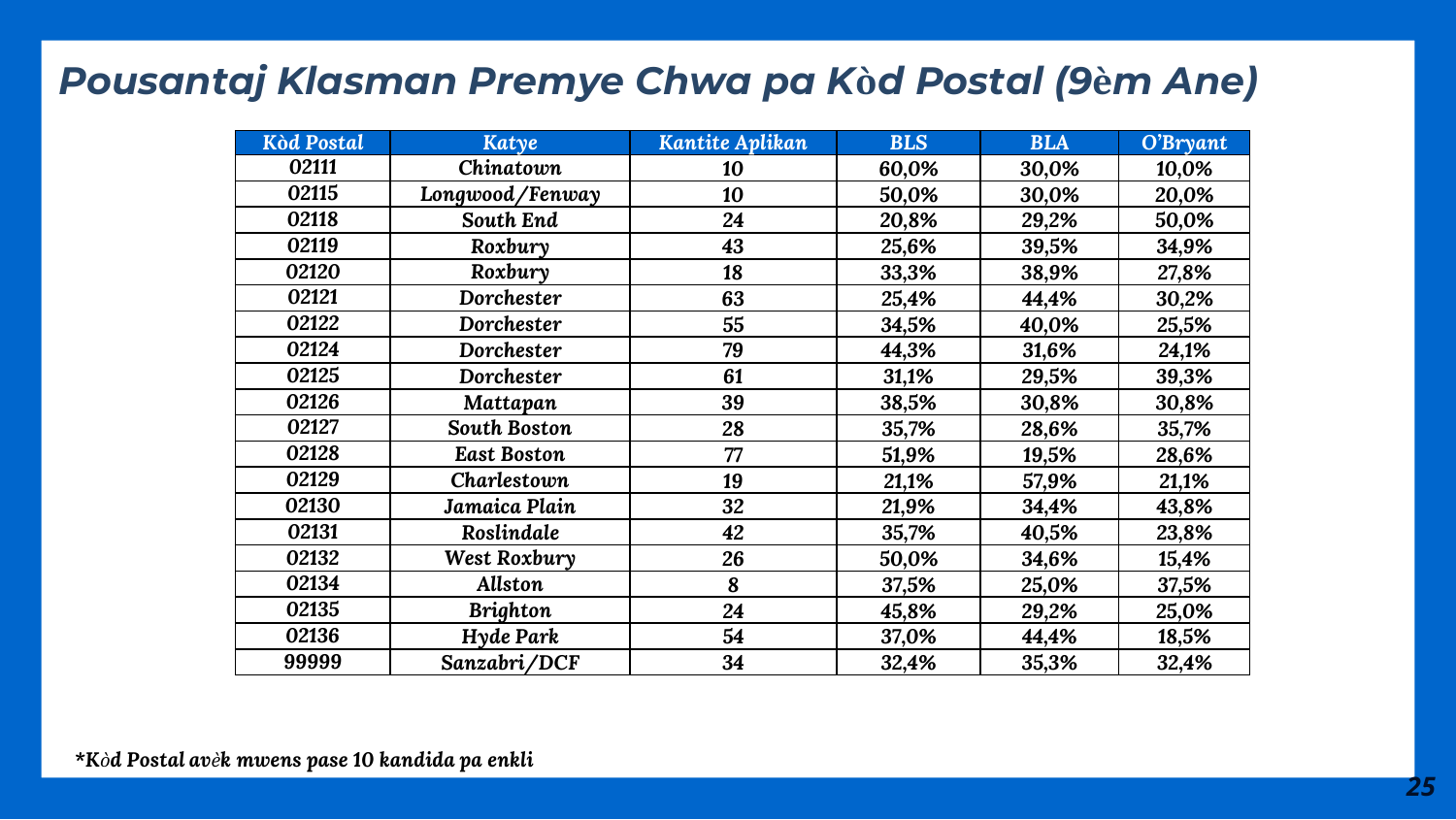#### Pousantaj Klasman Premye Chwa pa Ras (9èm Ane)

| Ras             | Kantite Aplikan | <b>BLS</b> | <b>BLA</b> | O'Bryant |
|-----------------|-----------------|------------|------------|----------|
| Azyatik         | 84              | 40,5%      | 29,8%      | 29,8%    |
| Nwa             | 227             | 33,9%      | 35,2%      | 30,8%    |
| Latino Ameriken | 340             | 35,0%      | 34,4%      | 30,6%    |
| Milti-Ras/Lòt   | 21              | 62%        | 29%        | 10%      |
| <b>Blan</b>     | 88              | 39,8%      | 36,4%      | 23,9%    |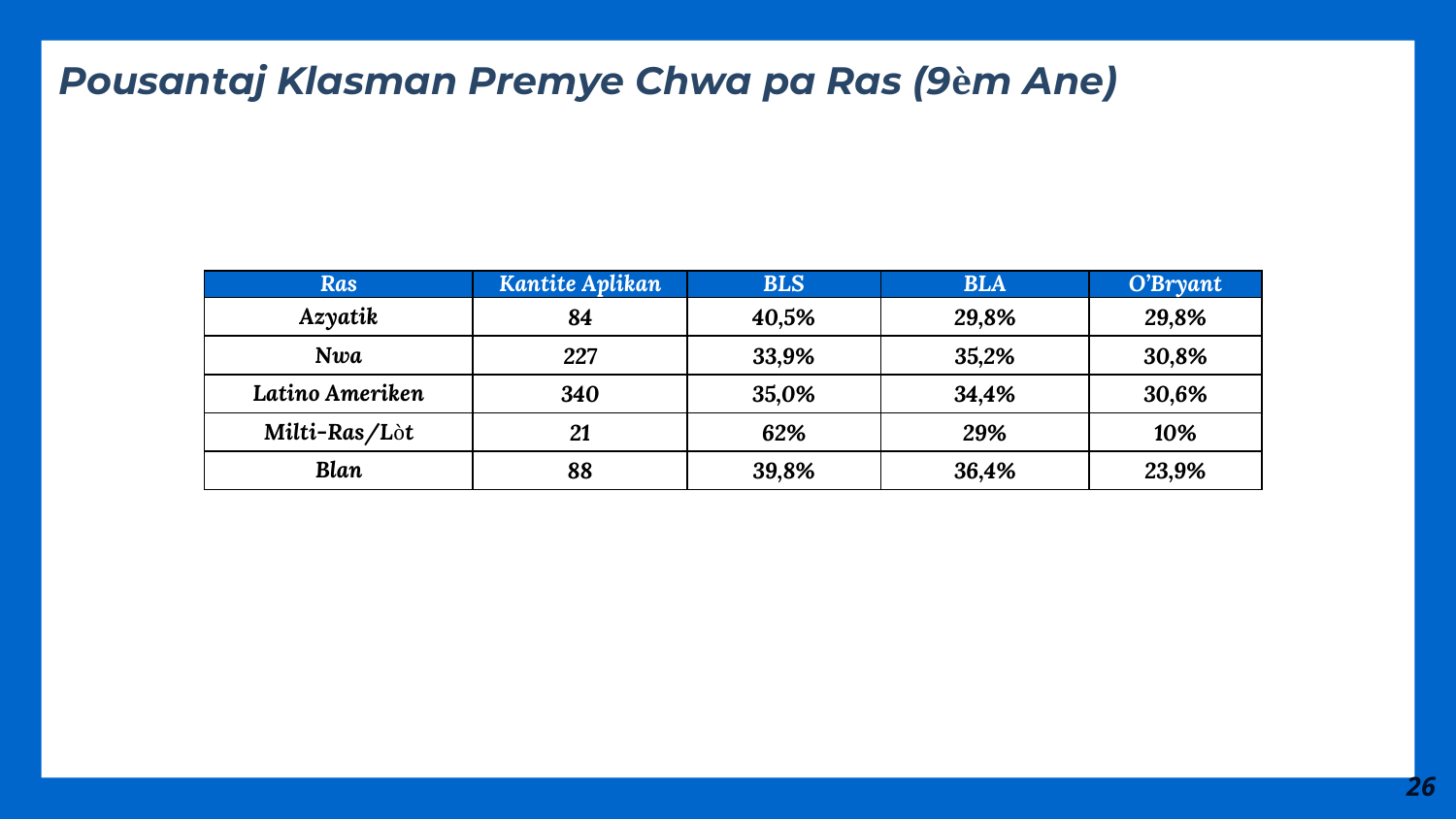#### Dyapozitiv ki Deja Pataje

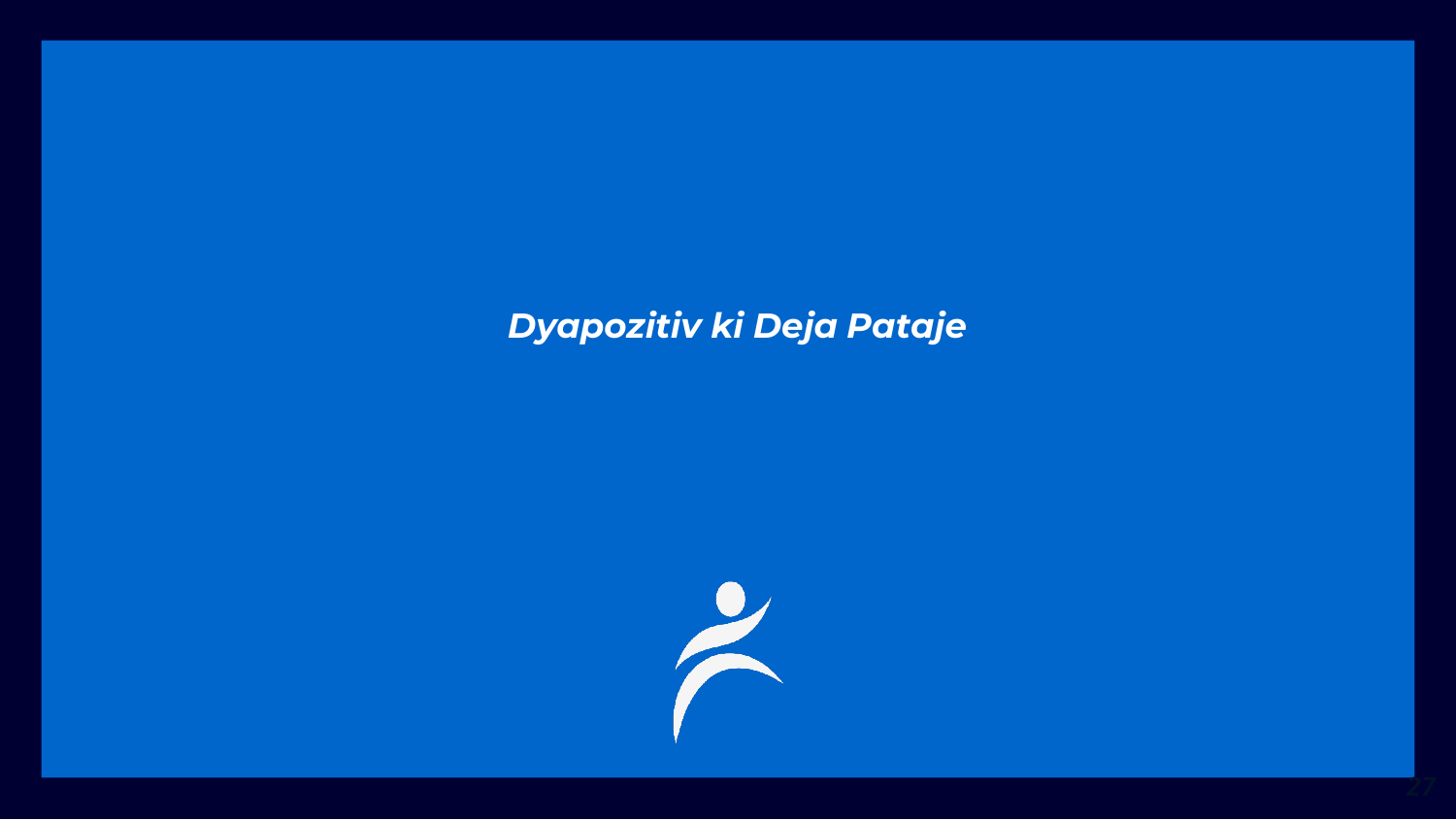# *Gwoup Kandida*

| Kantite Kandida Egzamen Lekòl yo |                     |                        |  |  |  |  |
|----------------------------------|---------------------|------------------------|--|--|--|--|
| Tip Lekòl ak Klas                | Ane Lekòl (2020-21) | Ane Lekòl sa (2021-22) |  |  |  |  |
| BPS, 7èm Ane                     | 2 1 3 3             | 1 2 8 7                |  |  |  |  |
| Non- BPS, 7èm Ane                | 700                 | 379                    |  |  |  |  |
| BPS, 9èm Ane                     | 780                 | 618                    |  |  |  |  |
| Non- BPS, 9èm Ane                | 397                 | 142                    |  |  |  |  |
| <b>Total</b>                     | 4 0 1 0             | 2426                   |  |  |  |  |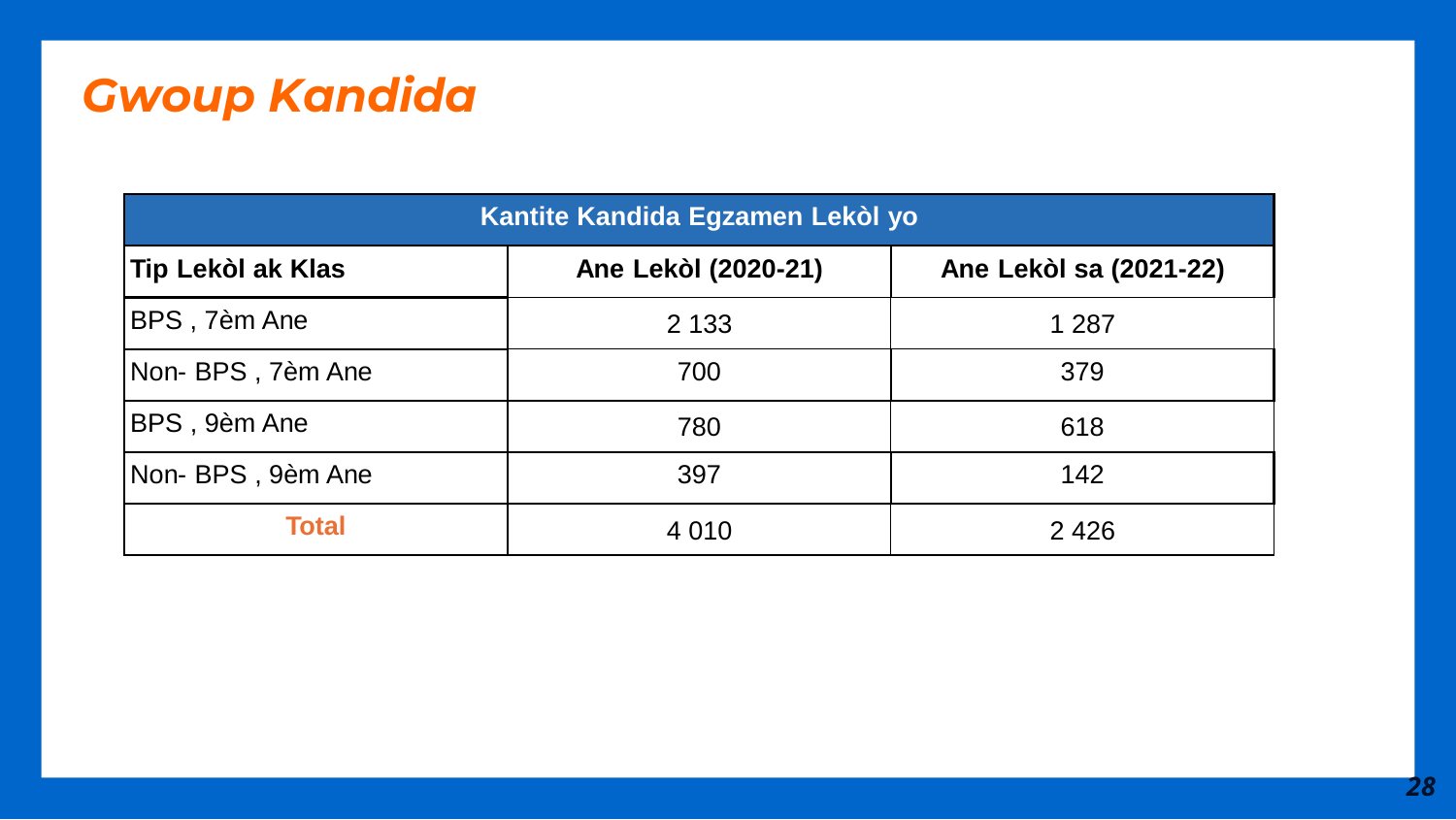# *Envitasyon*

- Nan 1666 kandida 7èm ane yo ane sa, 974 (58,5%) te resevwa yon envitasyon.
- Te genyen 760 kandida 9èm ane ane sa, 340 (44,7%) te resevwa yon envitasyon.

| Envitasyon pa Lekòl |                    |         |                    |         |                         |                |  |
|---------------------|--------------------|---------|--------------------|---------|-------------------------|----------------|--|
| Non lekòl la        | Envitasyon 7èm Ane |         | Envitasyon 9èm Ane |         | <b>Total Envitasyon</b> |                |  |
|                     | SY20-21            | SY21-22 | SY20-21            | SY21-22 | SY20-21                 | <b>SY21-22</b> |  |
| <b>BLA</b>          | 336                | 320     | 89                 | 82      | 425                     | 402            |  |
| <b>BLS</b>          | 484                | 465     | 58                 | 41      | 542                     | 506            |  |
| O'Bryant            | 205                | 189     | 261                | 217     | 466                     | 406            |  |
| <b>Total</b>        | 1025               | 974     | 408                | 340     | 1 4 3 3                 | 1 3 1 4        |  |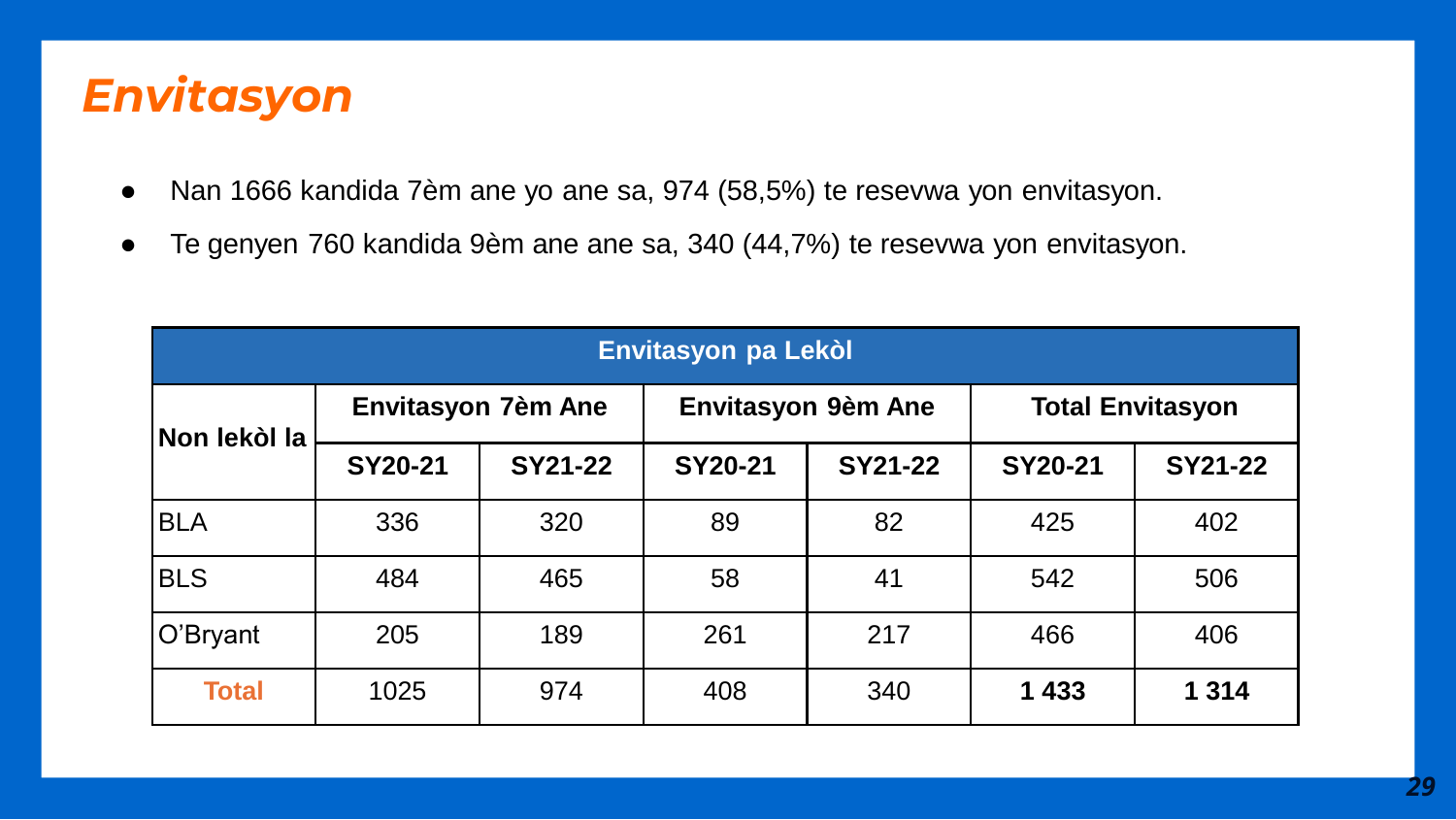#### Estati Sosyo-ekonomik ak Elèv ki nan Sitiyasyon Sanzabri yo

#### Percentage of Invitations Sent by Student Group

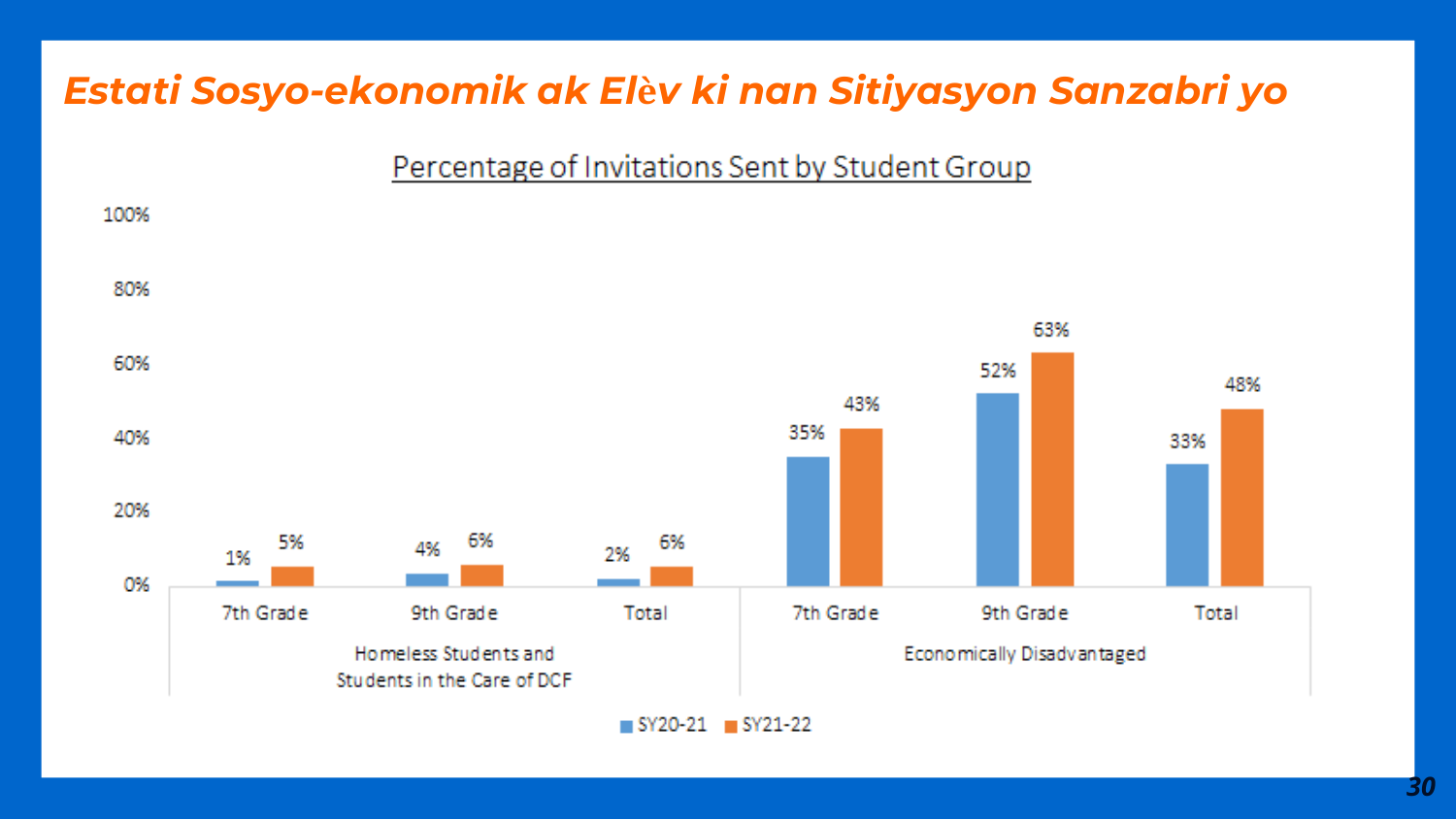#### *Distribisyon Jewografik*

- Nan kèk kòd postal, te genyen yon ti kras jiska okenn chanjman nan kantite envitasyon ki te resevwa ane sa.
- Kòd Postal yo ki gen revni familyal medyan ki pi ba yo (avèk timoun mwens ke 18 an) te resevwa plis envitasyon pase ane pase ki genyen ladan l kòd postal nan Dorchester, Roxbury, ak Mattapan.

| Envitasyon SY21-22 pa Kòd Postal - Tout Lekòl yo* |                         |                                                       |                         |           |                         |           |
|---------------------------------------------------|-------------------------|-------------------------------------------------------|-------------------------|-----------|-------------------------|-----------|
| <b>Kòd Postal</b>                                 | Katye                   | Revni Fanmi mwayen<br>(avèk timoun mwens<br>ke 18 an) | 7yèm Ane                |           | 9yèm ane                |           |
|                                                   |                         |                                                       | Kantite                 | Pousantaj | Kantite                 | Pousantaj |
| 2108                                              | Beacon Hill             | 245781\$                                              | 6                       | 1%        | $\mathbf{1}$            | 0%        |
| 2109                                              | Downtown                | 226518\$                                              | $\overline{2}$          | 0%        | $\mathbf{1}$            | 0%        |
| 2110                                              | Downtown                | 191099\$                                              | $\mathbf{1}$            | 0%        | $\mathbf{1}$            | 0%        |
| 2111                                              | Chinatown               | 38 846\$                                              | $\overline{7}$          | 1%        | $\overline{2}$          | 1%        |
| 2113                                              | North End               | 167566\$                                              | $\overline{2}$          | 0%        | $\mathbf{1}$            | 0%        |
| 2114                                              | Beacon Hill / West End  | 191 131\$                                             | $\overline{7}$          | 1%        | $\overline{2}$          | 1%        |
| 2115                                              | Longwood/Fenway         | 26958\$                                               | 10                      | 1%        | 5                       | 1%        |
| 2116                                              | Back Bay                | 206 054\$                                             | 13                      | 1%        | 4                       | 1%        |
| 2118                                              | South End               | 51 000\$                                              | 27                      | 3%        | 11                      | 3%        |
| 2119                                              | Roxbury                 | 29568\$                                               | 50                      | 5%        | 20                      | 6%        |
| 2120                                              | Roxbury                 | 34 981\$                                              | 11                      | 1%        | $\overline{\mathbf{4}}$ | 1%        |
| 2121                                              | Dorchester              | 28 964\$                                              | 67                      | 7%        | 23                      | 7%        |
| 2122                                              | Dorchester              | 51 354\$                                              | 48                      | 5%        | 20                      | 6%        |
| 2124                                              | Dorchester              | 45 906\$                                              | 109                     | 11%       | 42                      | 12%       |
| 2125                                              | Dorchester              | 53 828\$                                              | 59                      | 6%        | 20                      | 6%        |
| 2126                                              | Mattapan                | 50 011\$                                              | 51                      | 5%        | 27                      | 8%        |
| 2127                                              | South Boston            | 61 524\$                                              | 35                      | 4%        | 12                      | 4%        |
| 2128                                              | East Boston             | 40 31 3 \$                                            | 75                      | 8%        | 28                      | 8%        |
| 2129                                              | Charlestown             | 150 000\$                                             | 35                      | 4%        | 9                       | 3%        |
| 2130                                              | Jamaica Plain           | 105750\$                                              | 54                      | 6%        | 17                      | 5%        |
| 2131                                              | Roslindale              | 84 670\$                                              | 67                      | 7%        | 18                      | 5%        |
| 2132                                              | West Roxbury            | 138800\$                                              | 69                      | 7%        | 12                      | 4%        |
| 2134                                              | Allston                 | 62 132\$                                              | 11                      | 1%        | 4                       | 1%        |
| 2135                                              | <b>Brighton</b>         | 98 013\$                                              | 29                      | 3%        | 10                      | 3%        |
| 2136                                              | Hyde Park               | 58 453\$                                              | 67                      | 7%        | 24                      | 7%        |
| 2163                                              | Allston                 | 63 333\$                                              | $\mathbf{1}$            | 0%        | 0                       | 0%        |
| 2199                                              | Back Bay                | 91 125\$                                              | $\mathbf 0$             | 0%        | 0                       | 0%        |
| 2210                                              | South Boston Waterfront | 213068\$                                              | $\overline{\mathbf{c}}$ | 0%        | $\mathbf{1}$            | 0%        |
| 2215                                              | Fenway/Kenmore          | 78 487\$                                              | $\overline{2}$          | 0%        | $\mathbf{1}$            | 0%        |
| 2467                                              | Chestnut Hill           | 195 539\$                                             | $\overline{4}$          | 0%        | $\Omega$                | 0%        |
| 9999                                              | Sanzabri/DCF            | ××                                                    | 53                      | 5%        | 20                      | 6%        |
|                                                   | Total                   |                                                       | 974                     | 100%      | 340                     | 100%      |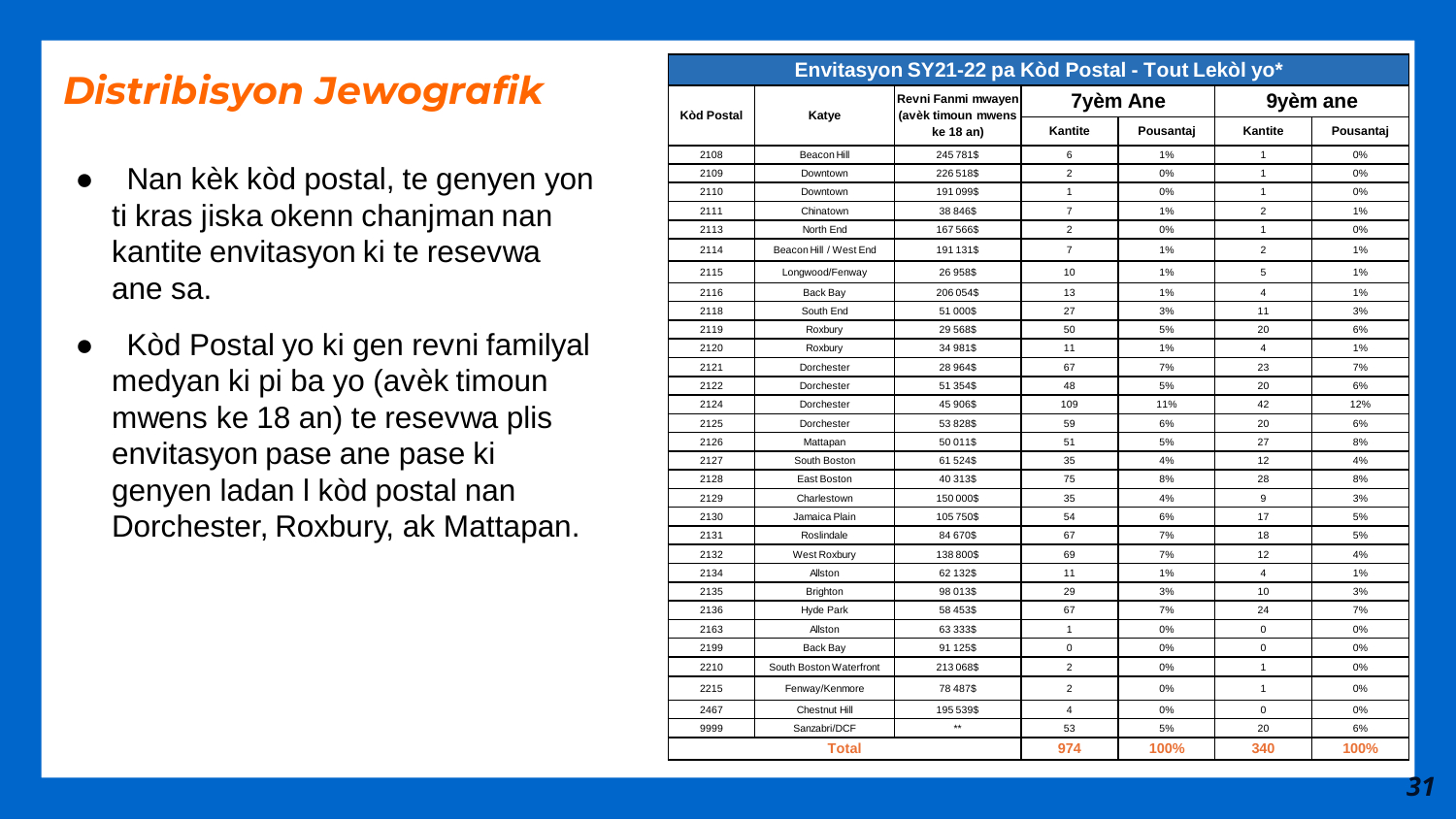*Ras*

#### Invitations by Race

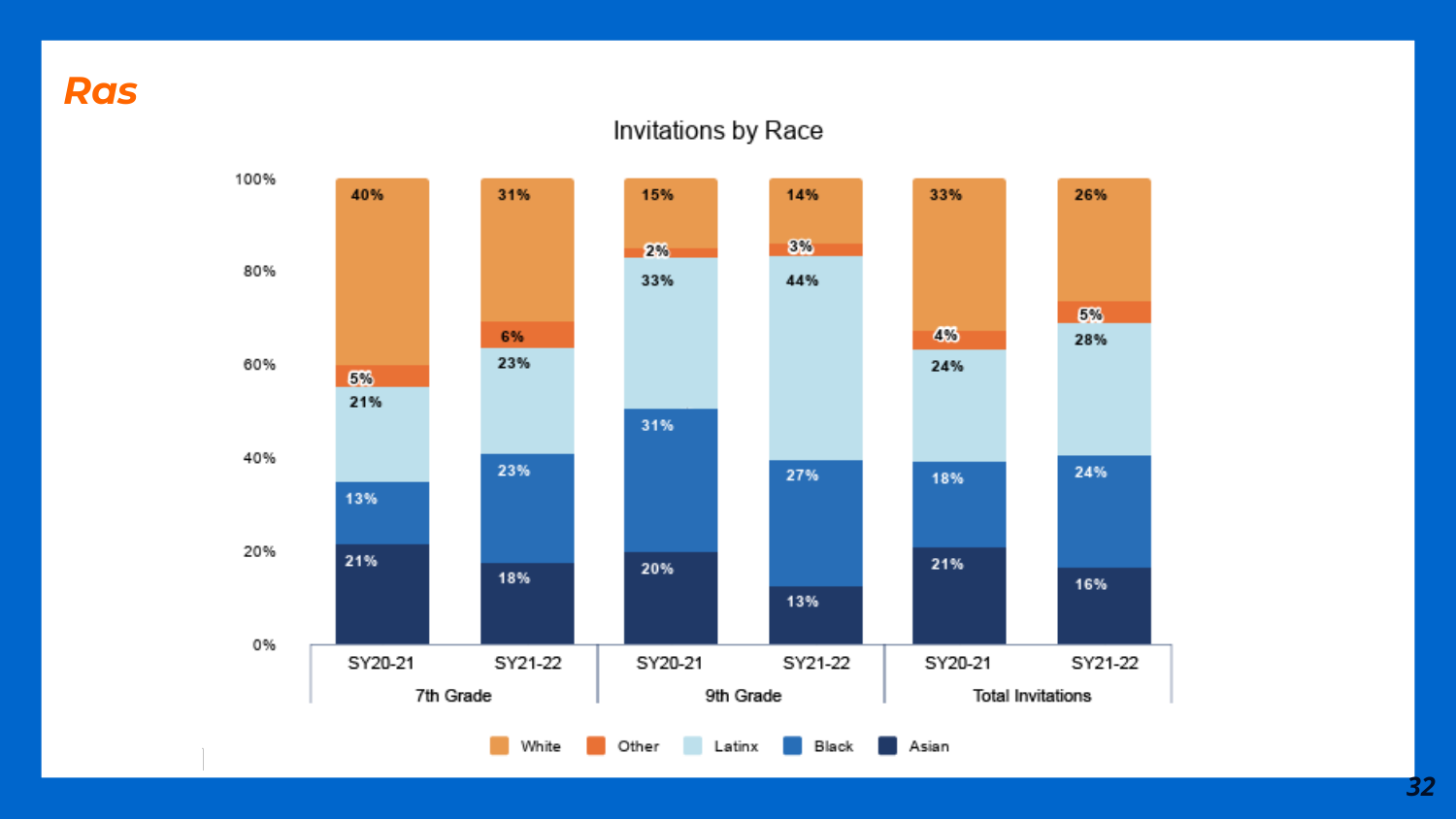## Tip Lekòl Ki Voye A



#### Invitations by Sending School Type